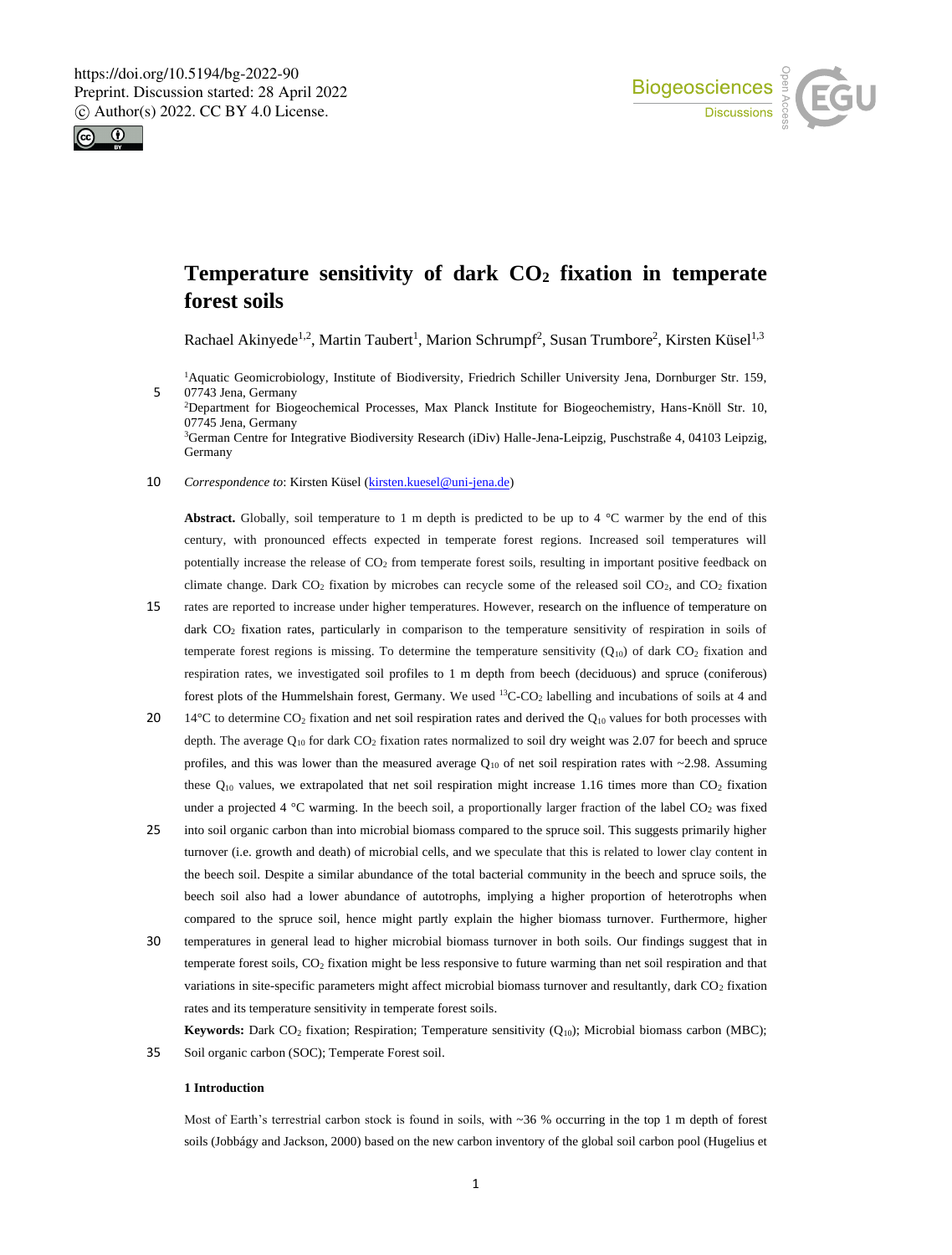



al., 2014; Schuur et al., 2015). Decomposition of soil organic carbon (SOC) provides one of the largest sources 40 of carbon dioxide (CO<sub>2</sub>) to the atmosphere (Rastogi et al., 2002; Lal, 2004). Microbes can refix  $3 - 6$  % of CO<sub>2</sub> in temperate forest mineral soils before its release to the atmosphere (Akinyede et al., 2020; Spohn et al., 2019), so-called dark CO<sub>2</sub> fixation which also affects CO<sub>2</sub> emissions from other soils (Miltner et al., 2005; Šantrůčková et al., 2018). Dark CO<sub>2</sub> fixation in soils is mediated by chemolithoautotrophic bacteria, largely via the Calvin Benson Bassham (CBB) pathway (Niederberger et al., 2015; Wu et al., 2014), the Wood Ljungdahl pathway

- 45 (WLP), or the reverse tricarboxylic acid (rTCA) pathway (Beulig et al., 2016; Liu et al., 2018). Heterotrophic bacteria can also contribute to dark CO<sup>2</sup> fixation via anaplerotic carboxylation reactions associated with central microbial metabolism (Erb, 2011). The genetic potential for both autotrophic and heterotrophic  $CO<sub>2</sub>$  fixation has been demonstrated in various soils (Miltner et al., 2005; Šantrůčková et al., 2018) including temperate forest soils (Akinyede et al., 2022a, 2020; Kaiser et al., 2016).
- 50 As the microbial groups fixing CO<sup>2</sup> are sensitive to changes in edaphic conditions (Berg, 2011; Hügler and Sievert, 2011), various biotic and abiotic predictors of  $CO<sub>2</sub>$  fixation rates have been identified. Factors like  $CO<sub>2</sub>$ concentration (Beulig et al., 2016; Spohn et al., 2019; Akinyede et al., 2020), SOC (Miltner et al., 2005; Šantrůčková et al., 2018; Xiao et al., 2018; Akinyede et al., 2022a), and microbial biomass (Akinyede et al., 2020) affect dark CO<sup>2</sup> fixation rates in many soils including those of temperate forests.
- 55 Here, we focus on temperature as a factor determining soil  $CO<sub>2</sub>$  fixation rates. Biological processes are generally faster under higher temperatures due to accelerated rates of enzymatic reactions (Arrhenius, 1889; Van't Hoff, 1898; Davidson and Janssens, 2006). Hence, temperature presumably affects dark CO<sub>2</sub> fixation rates, but also the rates of CO<sub>2</sub> production through decomposition. If moisture is not limiting, warmer temperatures increase CO<sup>2</sup> emission from temperate forest soils (Melillo et al., 2017, 2011, 2002; Walker et al., 2018; Winkler et al.,
- 60 1996), and the degree of response is similar to depths of 1 meter (Hicks Pries et al., 2017; Soong et al., 2021). Such responses coincided with a reduction in the total SOC pool and were mostly attributed to increased microbial respiration (Melillo et al., 2011). The net change in total  $CO<sub>2</sub>$  efflux from soil (net soil respiration) includes the effects of temperature on both  $CO<sub>2</sub>$  production (decomposition) and  $CO<sub>2</sub>$  fixation. These effects may change with soil depth from the relatively organic carbon-rich surface soils to the more carbon-limited 65 deeper soils.

A previous study describing the influence of temperature on  $CO<sub>2</sub>$  fixation rates described ~10 times higher fixation rates at 25 °C than at 4 °C in a range of mostly *Alisol* and *Retisol* soils of the lower latitudinal regions (Nel and Cramer, 2019), suggesting potentially large temperature effects on  $CO<sub>2</sub>$  fixation rates. However, a systematic study comparing the responses of dark CO<sub>2</sub> fixation and net soil respiration from temperate forest

70 soils is currently lacking. The relative temperature responses of these processes are important because globally, soil temperatures can warm by  $\sim$ 4 °C by 2100 (based on simulations under the Representative Concentration Pathway (RCP) 8.5 scenario (IPCC, 2013; Soong et al., 2020)).

The temperature sensitivity (Q<sub>10</sub>), the increase of reaction rates for a 10 °C rise in temperature, is a commonly reported value when describing the response of soil microbial processes to higher temperatures (Davidson and

75 Janssens, 2006; Fang et al., 2005; Leifeld and Fuhrer, 2005). Hicks Pries et al. (2017) reported a Q<sub>10</sub> of 2.4 for net respiration rates in temperate coniferous forest soil. Similar Q<sub>10</sub> values of between 2 and 3 for net respiration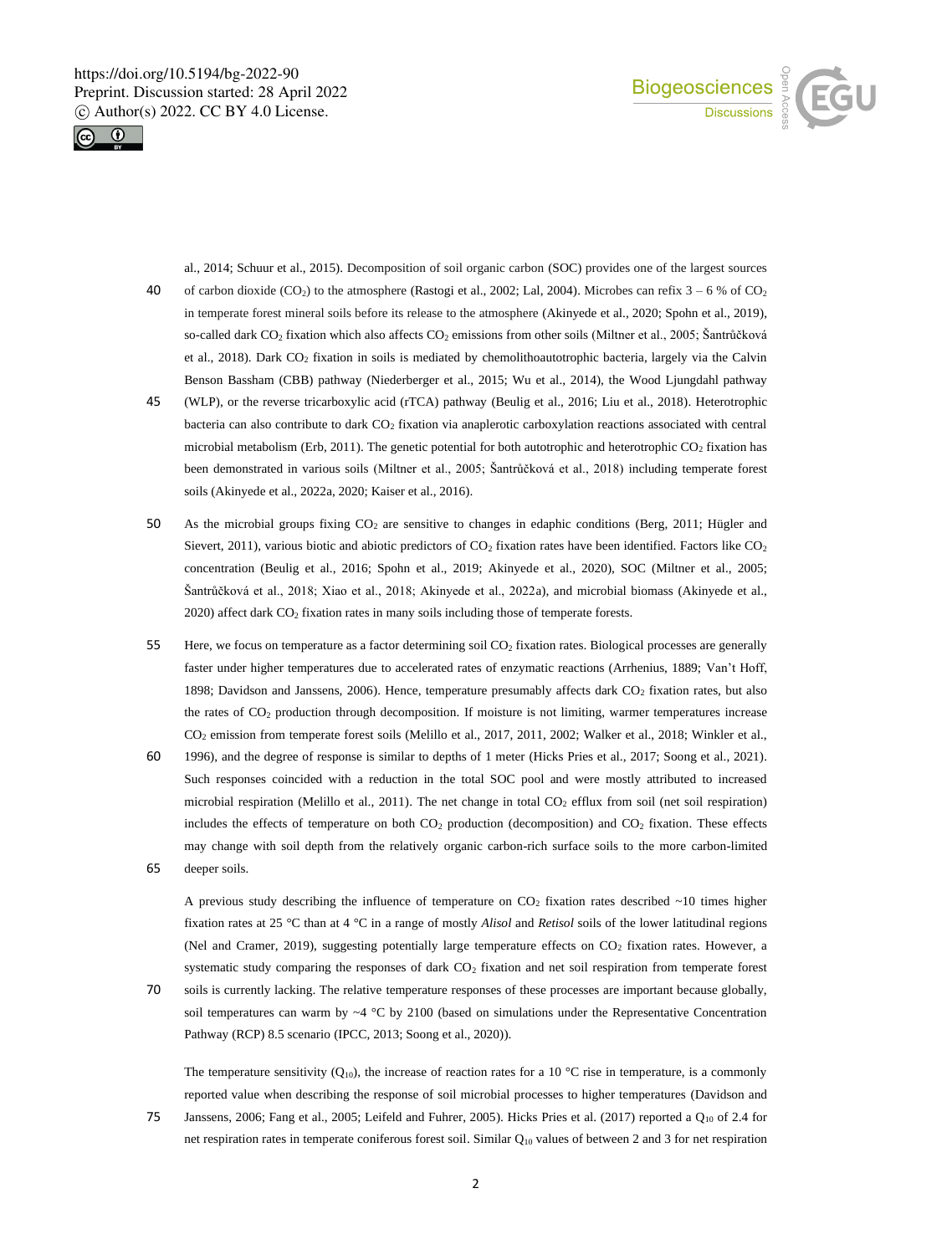



rates have also been described for other soil environments (Conant et al., 2008; Li et al., 2021). As dark CO<sub>2</sub> fixation rates were shown to correlate linearly with net soil respiration rates (Miltner et al., 2005; Šantrůčková et al., 2018), the  $Q_{10}$  of dark  $CO<sub>2</sub>$  fixation rates with depth could be expected to mirror those of net soil respiration 80 rates.

This study describes the temperature sensitivity  $(Q_{10})$  of dark  $CO<sub>2</sub>$  fixation rates and compares it to that of net soil respiration rates across soil profiles of deciduous and coniferous forests, the two most important temperate forest types (Tyrrell et al., 2012). Soils of two acidic forest plots from the Hummelshain forest, Germany dominated by beech (deciduous) and spruce (coniferous) tree species were incubated under two temperature

85 conditions (4 °C and 14 °C). We used a <sup>13</sup>CO<sub>2</sub>-labelling approach to quantify dark CO<sub>2</sub> fixation rates. We also measured net soil respiration rates and determined the  $Q_{10}$  values of both processes across depth. Using the derived  $Q_{10}$  values, we evaluated the potential changes in dark  $CO<sub>2</sub>$  fixation rates and net soil respiration rates under projected increase in global soil temperature. We further explored the microbial community composition in the beech and spruce soil, with the aim to assess potential differences in the community that might influence 90 dark CO<sub>2</sub> fixation rates and thereby, its Q<sub>10</sub> across temperate forest soil profiles.

#### **2 Materials and Methods**

#### **2.1 Site description and soil classification**

The study sites (beech plot: 50°45'28.0" N11°37'21.0 E and spruce plot: N50°45'30.0" N 11°37'23.0 E) are located within the forested areas of the Hummelshain municipality 95 (~362 m a.s.l.) in Thuringia, central Germany. The study site establishment involved the planting of European beech trees within Norway spruce and Scot's pine stands for the purpose of counteracting the low pH of the topsoil under the coniferous stands and for the biological activation of the forest floors (Graser 1928). The mean annual rainfall in this area is about 630 mm and the mean annual air temperature is around 7.8 °C (Achilles et al., 2021). The two study plots located < 1 km apart are dominated by European beech (*Fagus sylvatica.* Linné)

- 100 and Norway spruce (*Picea abies* (L.) H. Karst) tree stands, respectively, and feature similar soil geology (Achilles et al., 2020). The soils are mostly sandy  $(40 - 50\%$  sand and silt) with a clay enrichment with depth (Table 1; Ad-hoc-AG Boden, 2005; Bormann, 2007) due to the Triassic sandstone bedrock in the Hummelshain area (Achilles et al., 2020). The soils in this region are predominantly quartz-rich (50 - 60 % quartz), consisting of sandstones and silt-mud stones, and are classified as *Luvisols* with an F-Mull over Loess layer (IUSS
- 105 Working Group WRB, 2015; Achilles et a., 2020). Both soils feature a low pH (<4), and a high CN ratio (Table 1). The beech soil was slightly lower in SOC, MBC, TN, and moisture content than the spruce soil across depth. The beech soil profile also featured a lower clay but higher sandy texture when compared to the spruce soil profile. Further description of the forest sites and the soil characteristics in the Hummelshain locality can be found in Achilles et al. (2021).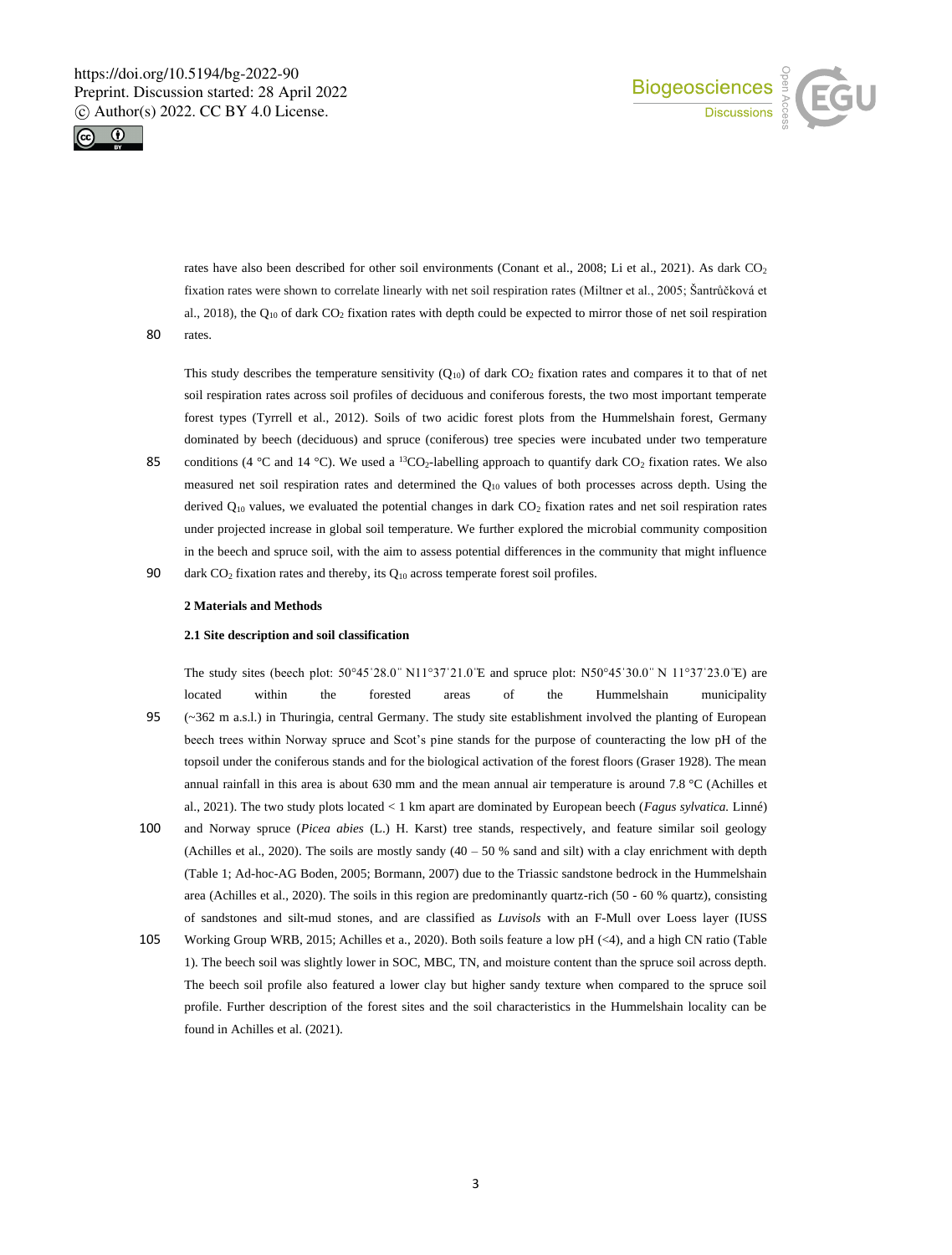



110 *Table 1: Geochemical properties of soil cores obtained from beech and spruce soil plots at the Hummelshain forest.* Soil pH, moisture content, soil organic carbon (SOC), carbon/nitrogen (C/N) ratio, microbial biomass carbon (MBC), total nitrogen (TN), MBC/SOC ratio, and natural abundance of <sup>13</sup>C of SOC and MBC, reported for 3 depths definitions for the beech and spruce soils of the Hummelshain forest. Each reported value represents the mean of three replicate soil cores taken from bulk soils during the sampling campaign.

| (Horizon)<br>Depth                                                       | <b>Beech</b>                      |                                                |                                             | <b>Spruce</b>                            |                                      |                                                 |
|--------------------------------------------------------------------------|-----------------------------------|------------------------------------------------|---------------------------------------------|------------------------------------------|--------------------------------------|-------------------------------------------------|
|                                                                          | $\mathbf{A}\mathbf{B}$            | Bv                                             | <b>BvT</b>                                  | $\mathbf{A}\mathbf{B}$                   | Bv                                   | BvT                                             |
| рH                                                                       | $3.32 \pm$                        | $3.47 +$                                       | $3.13 +$                                    | $2.84 +$                                 | $3.16 +$                             | $3.07 +$                                        |
|                                                                          | $0.08\,$                          | 0.03                                           | 0.03                                        | 0.03                                     | 0.02                                 | 0.06                                            |
| Moisture $(\% )$                                                         | $8.65 \pm$                        | $8.28 \pm$                                     | $11.27 \pm$                                 | $10.34 \pm$                              | $10.95 \pm$                          | $14.27 \pm$                                     |
|                                                                          | 1.30                              | 0.84                                           | 1.41                                        | 2.22                                     | 0.66                                 | 1.07                                            |
| <b>SOC</b>                                                               | $0.90 \pm$                        | $0.28 \pm$                                     | $0.12 \pm$                                  | $1.56 \pm$                               | $0.33 \pm$                           | $0.21 \pm$                                      |
| (%)                                                                      | 0.12                              | 0.11                                           | 0.03                                        | 0.07                                     | 0.13                                 | 0.05                                            |
| <b>CN</b> ratio                                                          | $20.42 \pm$                       | $11.23 \pm$                                    | $5.59 \pm$                                  | $19.13 \pm$                              | $9.97 \pm$                           | $6.38 \pm$                                      |
|                                                                          | 1.77                              | 3.02                                           | 0.83                                        | 1.02                                     | 2.37                                 | 1.02                                            |
| <b>MBC</b>                                                               | 74.14 $\pm$                       | $21.92 \pm$                                    | $14.26 \pm$                                 | $84.83 \pm$                              | $25.39 \pm$                          | $19.43 \pm$                                     |
| $(\mu g C g d w^1)$                                                      | 3.08                              | 6.53                                           | 6.30                                        | 9.42                                     | 12.85                                | 6.71                                            |
| TN                                                                       | $0.04 \pm$                        | $0.02 \pm$                                     | $0.02 \pm$                                  | $0.08 \pm$                               | $0.03 \pm$                           | $0.03 \pm$                                      |
| (%)                                                                      | 0.004                             | 0.002                                          | 0.002                                       | 0.005                                    | 0.005                                | 0.002                                           |
| <b>MBC/SOC</b>                                                           | $0.84 \pm$                        | $0.80 \pm$                                     | $1.05 \pm$                                  | $0.55 \pm$                               | $0.74 \pm$                           | $0.96 \pm$                                      |
| (%)                                                                      | 0.15                              | 0.09                                           | 0.34                                        | 0.08                                     | 0.10                                 | 0.07                                            |
| $\delta^{13}$ SOC (‰)                                                    | $-27.14 \pm$                      | $-25.96 \pm$                                   | $-25.37 \pm$                                | $-27.62 \pm$                             | $-25.53 \pm$                         | $-25.25 \pm$                                    |
|                                                                          | 0.41                              | 0.16                                           | 0.27                                        | 0.16                                     | 0.31                                 | 0.14                                            |
| $\delta^{13}$ MBC (‰)                                                    | $-23.62 \pm$                      | $-22.45 \pm$                                   | $-22.71 \pm$                                | $-21.57 \pm$                             | $-22.05 \pm$                         | $-22.67 +$                                      |
|                                                                          | 0.97                              | 0.59                                           | 0.22                                        | 0.64                                     | 0.85                                 | 0.66                                            |
| 16S rRNA<br>$(copies/gdw-1)$                                             | 1.83 x 109<br>$\pm$<br>8.18 x 108 | $7.0 \times 108$<br>$\pm$<br>$2.37 \times 108$ | $1.19 \times 108$<br>士<br>$1.06 \times 108$ | 2.40 x 109<br>$\pm$<br>$3.68 \times 108$ | 5.47 x 108<br>土<br>$2.67 \times 108$ | $3.89 \times 108$<br>$\pm$<br>$2.22 \times 108$ |
| Soil texture<br>class<br>(Ad-hoc-AG<br>Boden, 2005;<br>Bormann,<br>2007) | Highly<br>silty sand<br>(Su4)     | Loamy silty<br>sand (Slu)                      | Slightly clay<br>loam (Lt2)                 | Loamy<br>sandy silt<br>(Uls)             | Medium<br>clayey silt<br>(Ut3)       | Loamy<br>clay (Tl)                              |

#### 115 **2.2 Sampling design**

The sampling was carried out in September 2020, towards the end of the summer season. By driving in an 84 mm wide closed auger into the soil with the aid of a motor hammer (Cobra Combi, Atlas Copco AB, Nacka, Sweden), six replicate soil cores,  $1 - 2$  m apart were obtained from each of the sampling plots, leading to a total of 12 soil cores for the beech and spruce plots. To avoid direct impact from stem flow and to prevent larger 120 roots from impeding the soil coring process, all soil cores were taken  $\sim$  2 m away from the base of the trees. Soil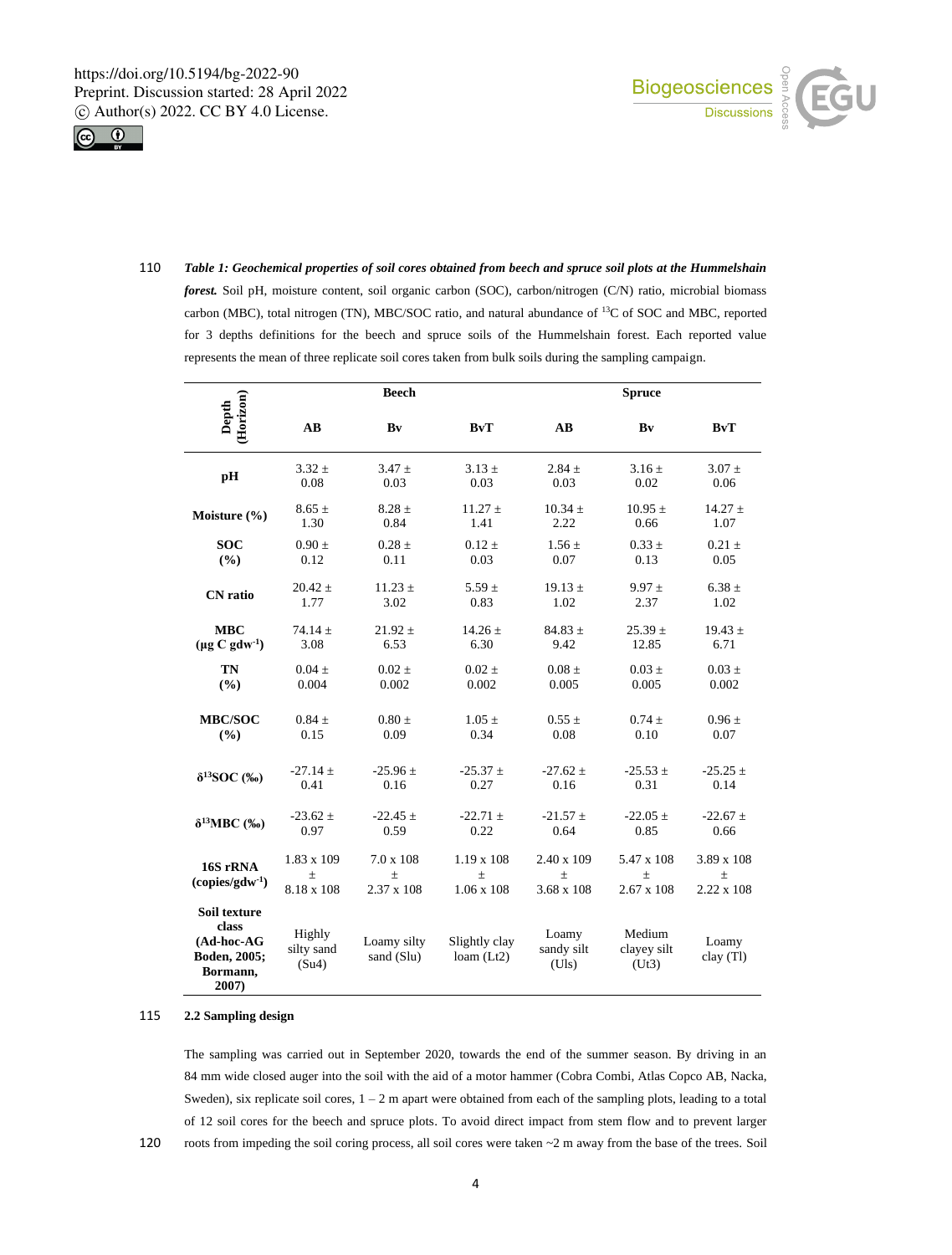



sampling began from the mineral horizon while the organic layer was ignored. Three segments were extracted from each soil core by depths chosen according to the similarity of the horizon among all replicate cores to obtain samples representing the AB horizon  $(0 - 20 \text{ cm})$ , Bv horizon  $(20 - 55 \text{ cm})$ , and BvT horizon  $(55 - 100 \text{ cm})$ cm), for beech plot and the AB horizon  $(0 - 20 \text{ cm})$ , By horizon  $(20 - 55 \text{ cm})$  and ByT horizon  $(55 - 92 \text{ cm})$  for 125 the spruce sample plot. Soil samples from the same depth intervals of each of the six replicate cores were

homogenized in pairs to yield three biological replicates each for the beech and spruce forest plot. Afterwards, all soil samples were sieved using a 2 mm sieve to remove stones and roots prior to the incubation experiments. Fresh subsamples for later DNA extraction and geochemical analysis were also taken, and immediately stored by freezing in liquid nitrogen.

# 130 **2.3 Geochemical parameters and isotope measurements**

The total and inorganic carbon and nitrogen concentration, pH, and gravimetric water content as well as carbon isotope signatures of all soil samples were determined as previously described by Akinyede et al. (2020) with values reported in Table 1 and Table S1 (in the supplement). The <sup>13</sup>C signature of the bulk soil total organic carbon was analyzed using an elemental analyzer-isotope ratio mass spectrometer (EA-IRMS) (EA 1110, CE

- 135 Instruments, Milan, Italy) coupled to a Delta<sup>+</sup>XL IRMS (Thermo Finnigan, Bremen, Germany) through a ConFlow III interface as previously described (Akinyede et al., 2020). The extraction of microbial biomass carbon content was done by chloroform fumigation extraction (CFE) (Nowak et al., 2015; Vance et al., 1987) using 0.05 M K<sub>2</sub>SO<sub>4</sub> following methods described previously (Akinyede et al., 2020). The microbial biomass carbon content (MBC) extracted as the chloroform soluble carbon content was derived by taking the difference
- 140 between the dissolved organic carbon (DOC) content in the unfumigated (C*unfum*) and the fumigated soil extract fractions (C*fum*) for all soil samples and dividing by a correction factor *KEC* (of 0.45) that accounts for the extraction efficiency (Joergensen and Mueller, 1996):

$$
MBC[mg] = \frac{[C_{fum} - C_{unfum}]}{K_{EC}}
$$

(1)

145 To determine the  $\delta^{13}C$  signature of the bulk soil MBC, the  $^{13}C$  signature of the DOC from the fumigated and unfumigated CFE fractions was analyzed using an isotope ratio mass spectrometer (DELTA C; stable isotope monitoring system; Finnigan MAT, Germany) coupled to an elemental analyzer (EA 1100, CE Instruments, Milan, Italy) via a ConFlo III interface as described above. All <sup>13</sup>C isotope ratios were reported in the delta notation (δ) expressed as  $δ<sup>13</sup>C$  values ( $13C/12C$  ratios) in per mil (‰), relative to the international reference 150 material Vienna Pee Dee Belemnite (V-PDB) (Coplen et al., 2006).

$$
\delta^{13}C\left(\%o\right) = \left[\frac{\frac{^{13}C}{^{12}C}sample}{\frac{^{13}C}{^{12}C}reference} - 1\right] \times 1000
$$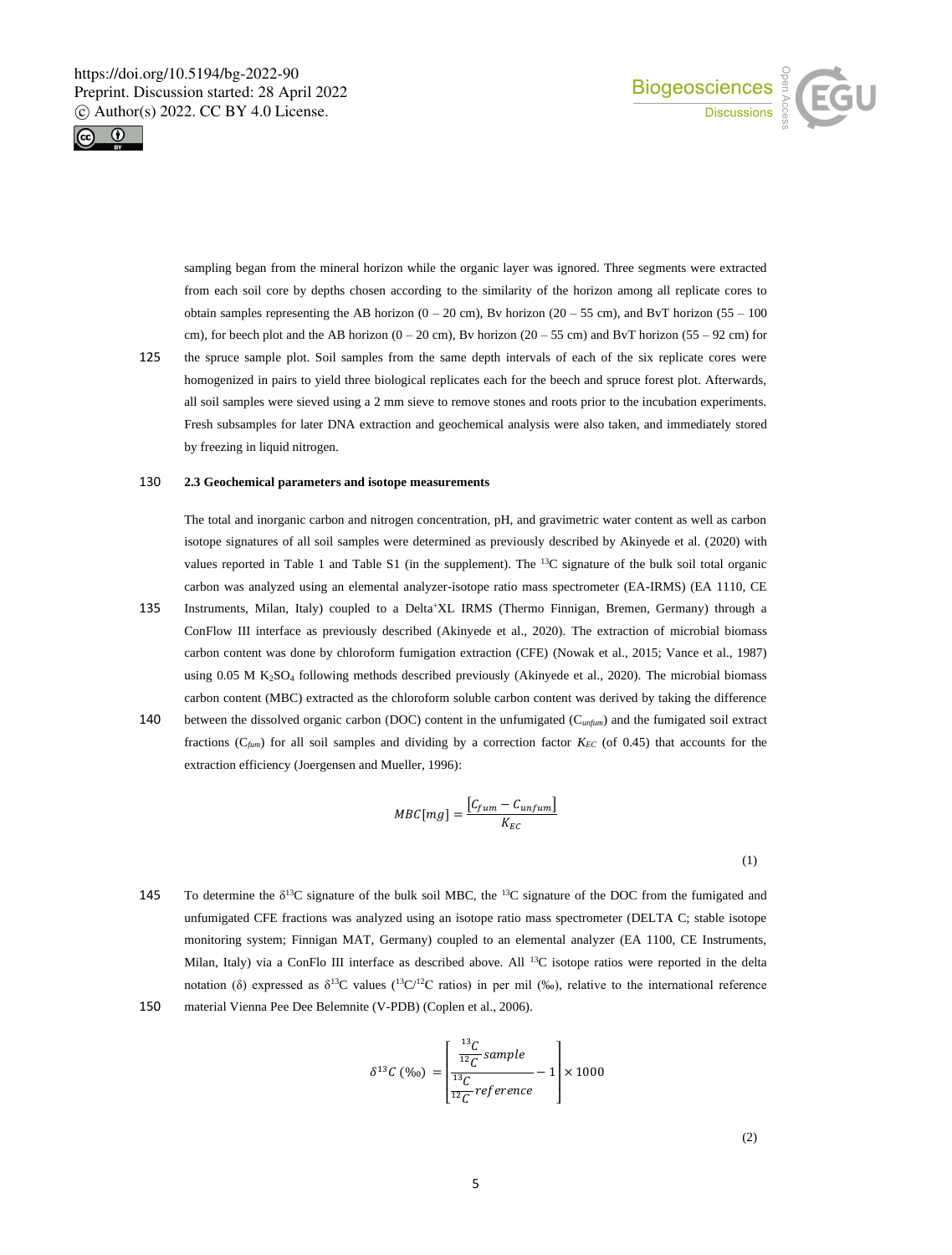



Afterwards, the  $\delta^{13}C$  in per mil (‰) of microbial biomass carbon (MBC) was derived by applying an isotope mass balance to the measured <sup>13</sup>C signals measured for all fumigated and unfumigated DOC fractions from CFE 155 as previously described (Akinyede et al., 2020).

$$
\delta^{13} \mathcal{C}_{MB} \left[ \%{}_0 \right] = \frac{\left[ \delta^{13} \mathcal{C}_{fum} \times \mathcal{C}_{fum} - \delta^{13} \mathcal{C}_{unfum} \times \mathcal{C}_{unfum} \right]}{\mathcal{C}_{fum} - \mathcal{C}_{unfum}}
$$

(3)

#### **2.4 <sup>13</sup>C-CO<sup>2</sup> labelling incubation experiment**

- The CO<sup>2</sup> fixation rates were determined using microcosm incubations. Four replicates for each sieved soil 160 sample (60 g wet weight) obtained from all six soil cores in both the beech and spruce sampling plots were placed in sterilized 1000 mL serum bottles, closed with butyl rubber stoppers. The large headspace to soil volume ratio was chosen to ensure minimal changes in the headspace  $CO<sub>2</sub>$  concentration and the <sup>13</sup>C isotope signatures, as no further additions to the headspace  $CO<sub>2</sub>$  were performed throughout the incubation period with labelled  ${}^{13}CO_2$ . The four replicate jars were split into two pairs of two replicates each prior to a 4-day 165 preincubation period. The first pair was pre-incubated at 4 °C and the second at 14 °C. Before preincubation, all
- jars were opened for several minutes to allow the CO<sub>2</sub> concentration in the jar to equilibrate with the ambient concentration. After the preincubation period, gas samples were obtained with the aid of a gas syringe for  $CO<sub>2</sub>$ measurement. Afterwards, the jars were opened, and homogenized soil samples were subsampled for (1) the determination of total/organic carbon and nitrogen content as well as <sup>13</sup>C isotope signatures of the bulk soil, (2)
- 170 extraction to determine initial microbial biomass carbon content and its  $13C$  isotope signature, and (3) storage for later DNA analysis.

The remainder of the soil (~30 g) was placed in the incubation jar, which was then flushed with synthetic air (75 % N<sub>2</sub> and 25 % O<sub>2</sub>). One replicate of each temperature set was adjusted to a 2 % (v/v) <sup>13</sup>C-CO<sub>2</sub> in the headspace and the second replicate was adjusted to 2 % (v/v) headspace  ${}^{12}$ C-CO<sub>2</sub> concentration, serving as treatments and

- 175 controls, respectively. Soils were then incubated statically in the dark for 21 days under the same temperature as used in the preincubation phase (4 °C and 14 °C). At the end of the incubation period, microcosms were opened and soil samples from all incubations were split into three parts and geochemical parameters were analyzed as after the pre-incubation phase. Parameters like SOC, MBC, CN ratio, and water content measured after incubation for the beech and spruce plots are described in Table S2 in the supplement and did not differ with 180 temperature and throughout the incubation period. In addition, the  $\delta^{13}C$  signals of MBC and SOC from all
- incubated soil samples were measured as done for the bulk soil prior to the start of the rate measurements.

## **2.5 Determination of CO<sup>2</sup> fixation rates, respiration rates, and temperature sensitivity (Q10).**

To calculate the CO<sub>2</sub> fixation rates for all soil incubations at both 4 and 14 °C, the actual <sup>12</sup>C/<sup>13</sup>C ratio taken up into the total soil pool and into microbial biomass carbon (MBC) pool was measured. This was derived from the 185 measured and derived  $^{13}C$  values (for all treatments ( $^{13}C$  labelled) and controls ( $^{13}C$  unlabelled/natural abundance)) of SOC and MBC respectively. The  ${}^{12}C/{}^{13}C$  ratios were calculated based on the  ${}^{13}C/{}^{12}C$  ratio of the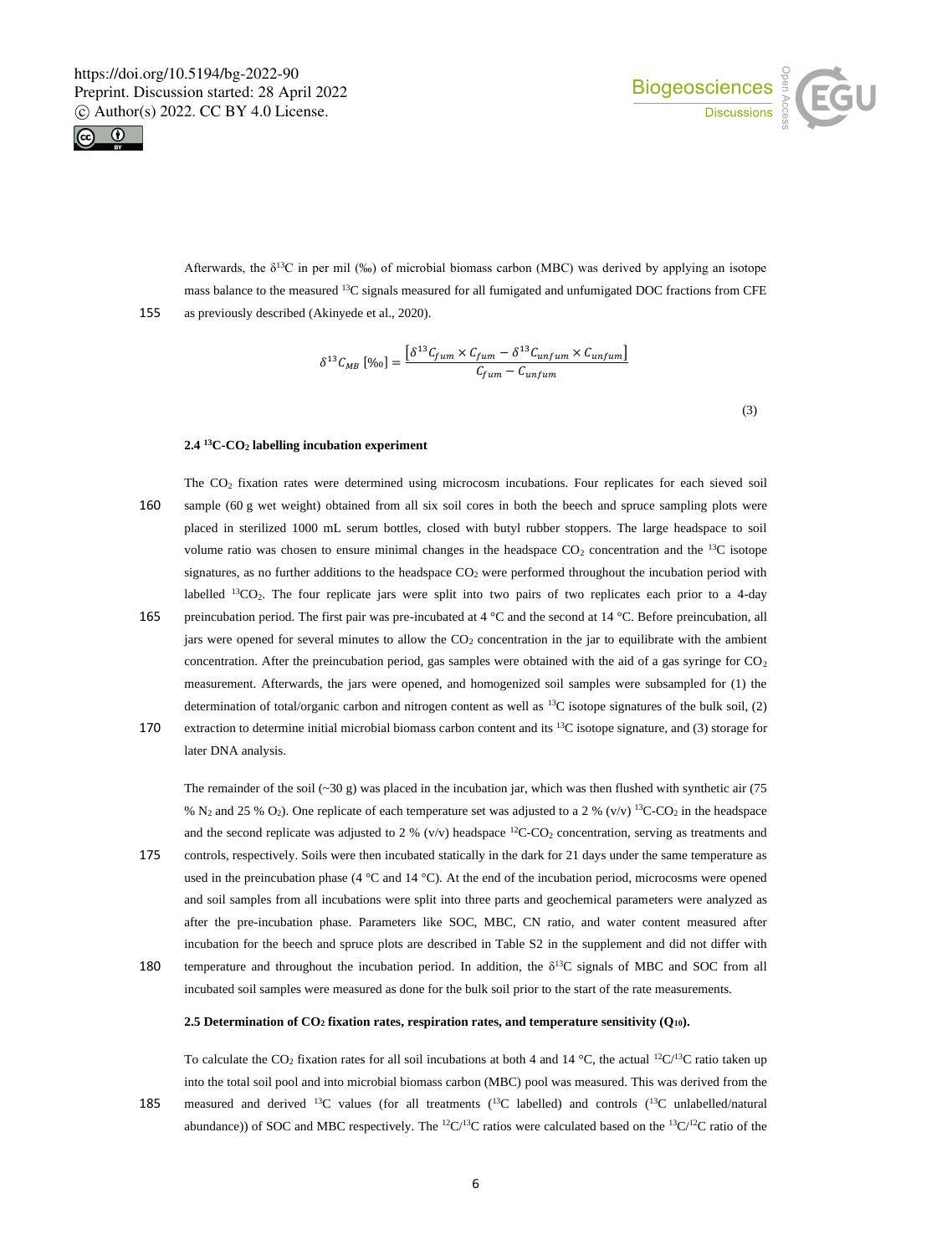



international V-PDB standard as done previously (Akinyede et al., 2020; 2022), where 0.0111802 is taken as the <sup>13</sup>C<sup> $/$ 2</sup>C ratio of the international V-PDB standard (Werner and Brand, 2001):

$$
\frac{^{13}C}{^{12}C} = \left[\frac{\delta^{13}C}{1000} + 1\right] \times 0.0111802
$$

 $190$  (4)

Subsequently, the excess <sup>13</sup>C ratio for the soil pool and the MBC pool was derived from the increase in <sup>13</sup>C/<sup>12</sup>C ratio between the <sup>13</sup>C labelled treatment and the <sup>12</sup>C labelled controls (<sup>13</sup>C natural abundance level) normalized to the respective carbon content of the soil and of the microbial biomass (MBC) as follows:

$$
Excess^{13}C[mg] = \frac{^{13}C_{labelled}}^{12} \times MBC/SOC - \frac{^{13}C_{unlabeled}}^{12} \times MBC/SOC
$$
\n
$$
195 \tag{5}
$$

These values were then divided by the incubation time and expressed per gram of the bulk soil dry weight and per gram of microbial biomass carbon to obtain the  $CO<sub>2</sub>$  fixation rates per gram of soil dry weight (g (dw) soil<sup>-1</sup>  $d^{-1}$ ) and per gram of MBC (g MBC<sup>-1</sup>  $d^{-1}$ ), respectively.

- Following Spohn et al. (2019), the net respiration rates for all soil preincubations were determined based on the 200 difference in the CO<sub>2</sub> concentrations of the glass jars measured at the beginning and at the end of the incubation period using a gas chromatograph system for trace gas analysis of air samples (Agilent 6890 GC-FID-ECD-PDD, USA). Gas samples were taken from the headspace of the jars using a gas syringe attached to 250 ml evacuated vials. A period of 30 seconds was allowed for the gas vials to equilibrate with the incubation jars after which the gas vials were disconnected from the vials and connected via a gas line to the gas chromatograph 205 system for CO<sup>2</sup> measurement (in ppm). Using the ideal gas equation, net soil respiration rates were calculated according to Dossa et al. (2015), expressed as μg C per gram of soil dry weight per day. As net respiration rates represent  $CO_2$  produced minus  $CO_2$  fixed, the total  $CO_2$  production or decomposition rates were subsequently derived by adding the net respiration rates to the  $CO<sub>2</sub>$  fixation rates measured for all beech and spruce soil samples.
- 210 The temperature sensitivities of the  $CO<sub>2</sub>$  fixation (per unit soil and MBC) and net respiration rates (per gram of soil only), as well as the decomposition rate (per gram of soil only), were determined by calculating  $Q_{10}$  values according to Leifeld and Fuhrer (2005):

$$
Q_{10} = \left(\frac{k_2}{k_1}\right)^{\left(\frac{10}{T_2 - T_1}\right)}
$$

(6)

215 Where  $T_2$  and  $T_1$  denote the higher and lower temperatures (in °C) at which the soils were incubated, and  $k_2$  and  $k_1$  respectively represent the corresponding derived  $CO_2$  fixation rates/ net respiration/decomposition rates.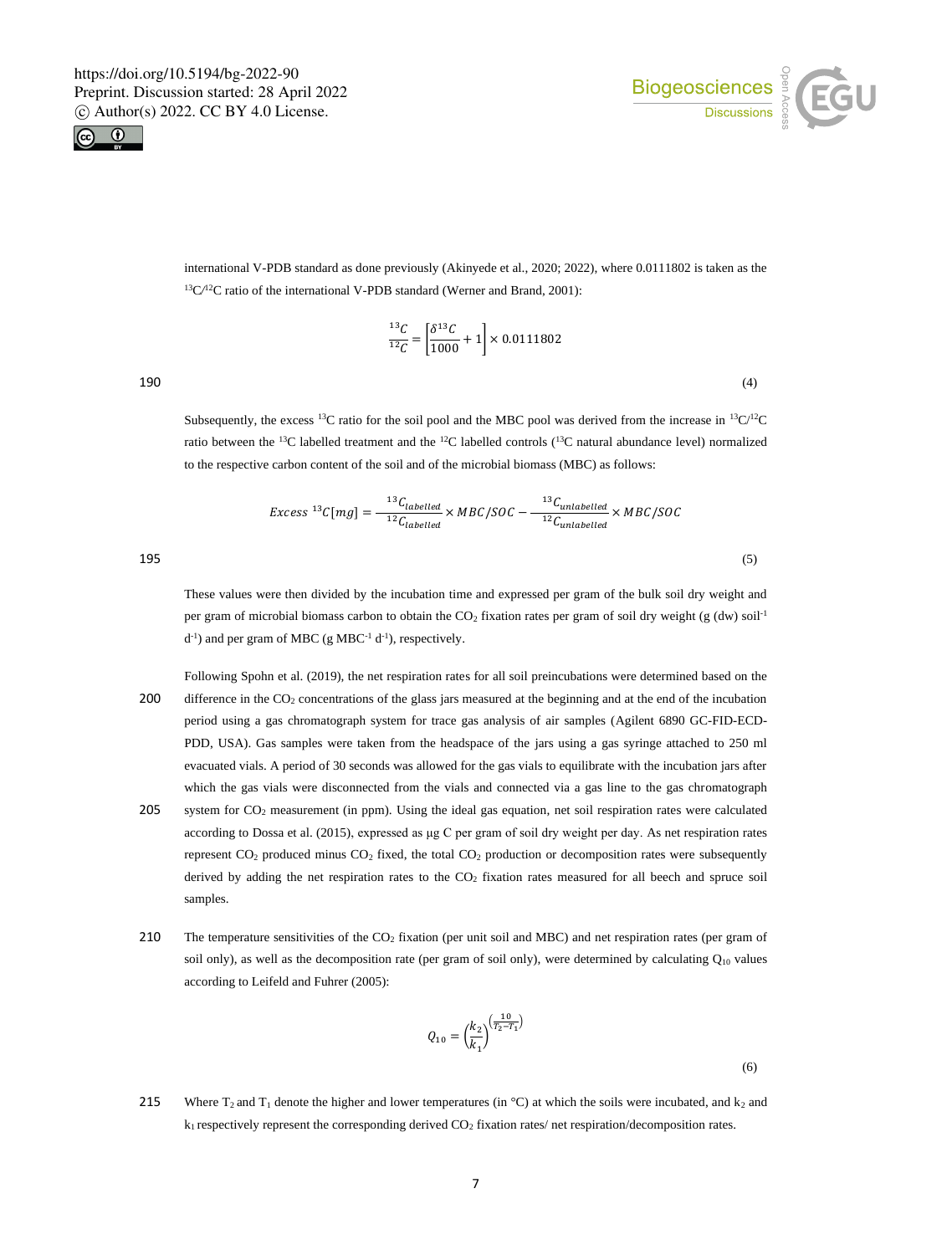



# **2.6 DNA extraction and 16S rRNA gene sequencing**

DNA was extracted from 0.25 g of all bulk soil and incubation samples using the DNeasy PowerSoil DNA Kit (Qiangen, Hilden, Germany) according to the manufacturer's protocol. For Illumina Miseq sequencing, libraries

- 220 of amplicon sequences of bacterial 16S rRNA genes were generated. All libraries were prepared with the NEBNext Ultra DNA library prep kit for Illumina (New England Biolabs, Hitchin, UK) using a two-step barcoding approach. For the first step, forward (Bact\_341F) and reverse (Bact\_785R) primers targeting the V3 to V4 hypervariable regions of the bacterial 16S rRNA gene were used (Klindworth et al., 2013). For Illumina sequencing, the primers were modified with an adaptor overhang which allowed for barcoding in a second PCR
- 225 step. During the first PCR step, all DNA samples (>10ng/μl) were amplified in a 20 μl reaction volume containing 10 μM of each primer, 0.67 μg/μl of BSA (Bovine Serum Albumin), 5.67 μl nuclease-free water, and 10 μl HotstartTaq Mastermix (Qiagen Hilden, Germany). The PCR conditions used consisted of an initial denaturation at 95 °C for 45 min, followed by 26 to 30 cycles of denaturation (94 °C for 45 s), annealing (55 °C for 45 s), and extension (72 °C for 45 s), and then a final extension step at 72 °C for 10 min. While samples
- 230 from the AB and Bv horizon were amplified using 26 to 27 cycles, a few samples from the BvT depth with low DNA concentration were amplified using 30 cycles with the same cycling condition. All amplified sequences from the first PCR step were barcoded in a second PCR step using 1 μl of the initial PCR products, 0.5 μM of barcoded primer set from Illumina (sequences provided in Table S4 in the supplement), and Ruby Taq Master Mix (Jena Bioscience, Germany) following the cycling conditions of 6 cycles at 95 ◦C for 45 s, 55 ◦C for 45 s
- 235 and 72 ◦C for 45 s for denaturing, annealing and extension steps respectively. All samples were analyzed by gel electrophoresis using 1 % agarose gel to ensure all amplicons were ~500 bp in length. Subsequently, prepared libraries were sequenced on a Miseq (Illumina, Inc, San Diego, USA) using v3 chemistry (2 x 250 bp).

The raw sequences generated were analyzed using MOTHUR (Schloss et al., 2009; http//: www.mothur.org) and the MOTHUR MiSeq SOP as of  $19<sup>th</sup>$  January 2021. Paired reads were combined, and sequences were

240 trimmed saving only sequences with the desired length of between 360 bp and 500 bp. Trimmed sequences were aligned to the SILVA reference database v132 release (Quast et al., 2013) and sequences with differences of up to four bases were pre-clustered. Chimeras were removed using Uchime and the GOLD reference database implemented in MOTHUR (Edgar et al., 2011). Subsequently, the taxonomic classification of the sequences against the SILVA database was performed.

## 245 **2.7 Determination of chemolithoautotrophic CO<sup>2</sup> fixation potential in the Hummelshain forest soils**

To determine the potential for chemolithoautotrophic CO<sub>2</sub> fixation among all soil samples, the abundance of functional genes involved in autotrophic  $CO<sub>2</sub>$  fixation was first predicted for all bacteria communities. Here, the representative sequences from OTUs generated from MOTHUR were analysed using version 2 (v2.2.0 beta) of the PICRUSt (Phylogenetic Investigation of Communities by Reconstruction of Unobserved States) software

250 package (Douglas et al., 2020). All OTU sequences were de-gaped and placed in a reference taxonomic tree based on the Integrated Microbial Genomes database. EPA-ng and GAPPA tools were used to determine the best position of these placed OTUs in the reference phylogeny (Barbera et al., 2019; Czech and Stamatakis, 2019; www.hmmer.org) after which KEGG orthologs for key enzymes involved in dark  $CO<sub>2</sub>$  fixation were predicted for each OTU. Using the derived KEGG Orthology (KO) numbers for different key genes for CO<sub>2</sub>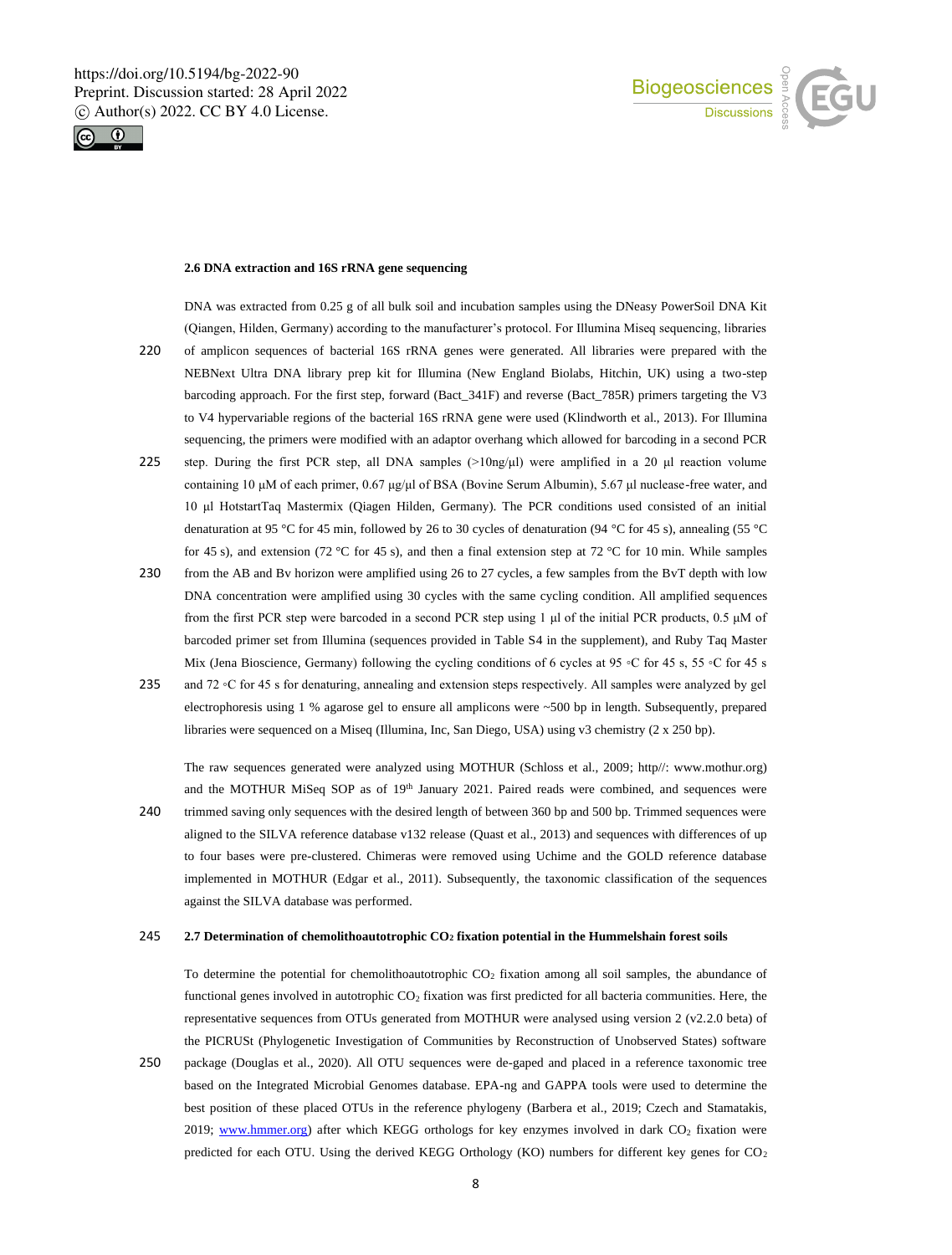



- 255 fixation, the six known autotrophic pathways were deduced for all samples as previously done (Akinyede et al., 2022a, 2020). These include the Calvin Benson Bassham (CBB) pathway (or Calvin cycle), the reductive citric acid (rTCA) pathway, the Wood Ljungdahl (WLP) pathway, the 3-hydroxypropionate/malyl-CoA (3HP) cycle, the 3-hydroxypropionate/4-hydroxybutyrate (HP/HB) cycle, and the dicarboxylate/4-hydroxybutyrate (DC/HB) cycle.
- 260 Based on PICRUSt2 predictions, the abundance of functional genes belonging to two  $CO<sub>2</sub>$  fixation pathways: the Calvin cycle and the rTCA pathway, were determined by quantitative PCR for the bulk soil as well in all soil samples incubated at 4 and 14 °C. Gene abundance of bacterial *16S rRNA*, RuBisCO marker genes (*cbbL IA*, *cbbl IC*, *cbbM*) for the Calvin Benson Basham cycle and ATP citrate lyase genes, *aclA* belonging to the reductive citric acid cycle was determined by quantitative PCR on the CFX 96 Touch real time PCR system
- 265 (Bio rad, Singapore) using Maxima SYBR Green Master mix (Agilent, CA, U.S.A). Primer pair Bac *8Fmod*/*Bac 338R* was used to target the *16S rRNA* genes ((Loy et al., 2002; Daims et al., 1999) while *F-cbbL IA/R-cbbL IA*, *F-cbbL IC/R-cbbL IC,* and *F-cbbM/R-cbbM* were used to target both the form I (*cbbL IA* and *cbbl IC*) and form II (*cbbM*) RuBisCO marker genes (Alfreider et al., 2012, 2003) which is specific for both obligate and facultative chemolithoautotrophic bacteria groups like *Proteobacteria* (Selesi et al., 2005). Primer pair *F-g-*
- 270 *acl-Nit/R-g-acl-Nit* was used to target the alpha subunit of ATP citrate lyase (*aclA*) gene, which is specific for nitrite-oxidizing bacteria and complete ammonia-oxidizing (comammox) bacteria e.g., Nitrospira (Alfreider et al., 2018). All cycling conditions and standards used for quantification are found in Akinyede et al. (2020) and Herrmann et al. (2012, 2015). Due to the absence of reliable standardized qPCR protocol and primer sets to target genes for the WLP pathway and the rest of the other autotrophic pathways, the presence of these pathways
- 275 was based only on the predictions by PICRUSt2.

## **2.8 Statistical analysis**

We compared the  $CO<sub>2</sub>$  fixation rates per gram of soil and per gram of MBC as well as net respiration rates between all soil samples incubated at 4 and 14 °C using Student's t-test. To compare the respective Q<sup>10</sup> values between the beech and spruce profile and across individual horizons, ANCOVA and one-way ANOVA with 280 Tukey's test was conducted. When deriving the CO<sub>2</sub> fixation and net soil respiration rates under projected future temperatures increase, (from 8 °C to 12 °C), the mean  $Q_{10}$  values for the beech and spruce profiles were used in the Q<sub>10</sub> equation described in Eq. (6) of the method sect 2.5. As rates at 4 °C were low, and in some samples, below the detection limit (e.g., net respiration rates at the beech soil BvT depth), the rates per gram of soil measured at 14 °C were used (as "k<sub>2</sub>, T<sub>2</sub>") in the Q<sub>10</sub> equation to derive rates at 8 °C ("k<sub>1</sub>, T<sub>1</sub>"). The derived rates 285 at 8 °C were then used (as "k<sub>1</sub>, T<sub>1</sub>") for the subsequent derivation of rates at 12 °C ("k<sub>2</sub>, T<sub>2</sub>").

The variations in the bacterial community between the beech and spruce soil and with temperature were determined by measuring the beta diversity. Beta diversity was measured by performing Principal Coordinate Analysis (PCoA) based on Bray-Curtis dissimilarity using the package, vegan contained in R (Oksanen et al., 2008). Here, the bacterial communities from all beech and spruce soil samples were clustered based on their 290 similarity/dissimilarity between the soils and with temperature. To determine the significance of the factors accounting for OTU variances shown in the PCoA plot between the two soils, across individual soil depth, and

between temperatures, Permutational Multivariant Analysis of Variance (PERMANOVA) was performed with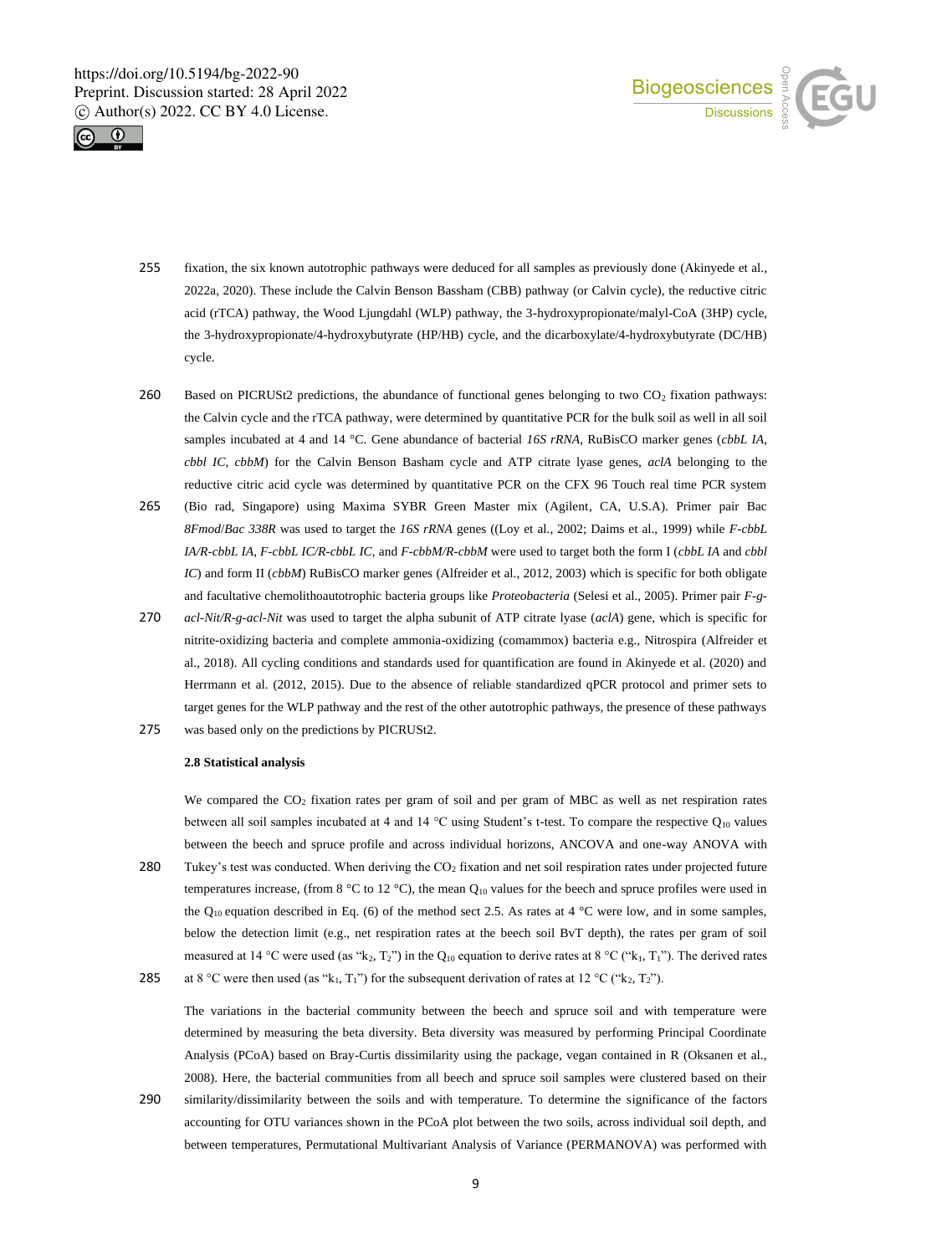



999 permutations using "adonis" functions. Differences in the abundance of all predicted and quantified CO<sub>2</sub> fixation genes between the beech and spruce soil were analysed using ANOVA and Tukey's test. For all 295 statistical tests, differences with *p* < 0.05 were considered statistically significant. All statistical analyses were conducted with the R environment (v.3.6.1) and RStudio (v1.1.463).

## **3. Results**

## **3.1 Effects of temperature on dark CO<sup>2</sup> fixation rates in beech and spruce soils.**

All soil incubations exposed to <sup>13</sup>CO<sub>2</sub> were significantly enriched in  $\delta^{13}$ C relative to the controls both at 4 °C 300 and 14 °C, indicating dark  $CO_2$  fixation (Fig. S1 in the supplement). In the top depths of both the beech and spruce soils, significantly higher  $CO_2$  fixation rates were observed at 14 °C than at 4 °C. For the top AB horizon of the beech soil, CO<sub>2</sub> fixation rates expressed in relation to soil dry weight ( $\mu$ g C g (dw) soil<sup>-1</sup> d<sup>-1</sup>) (Fig. 1A) were almost 2 times higher with  $0.033 \pm 0.006$  µg C g (dw) soil<sup>-1</sup> d<sup>-1</sup> at 14 °C compared to  $0.018 \pm 0.006$  µg C g (dw) soil<sup>-1</sup> d<sup>-1</sup> at 4 °C ( $p = 0.04$ ; Student's t.test). Similarly, the top AB depth of the spruce soil, also featured ~2

- 305 times higher fixation rates at  $14 \text{ °C}$  with 0.030  $\pm$  0.003 µg C g (dw) soil<sup>-1</sup> d<sup>-1</sup> than at 4  $\text{ °C}$  with 0.014  $\pm$  0.002 µg C g (dw) soil<sup>-1</sup> d<sup>-1</sup> ( $p = 0.005$ ). In the lower depths, however, no significant differences in fixation rates expressed per gram soil dry weight were observed between soils incubated at 4 °C and 14 °C for either the beech ( $p = 0.3$  and  $p = 0.6$  at the By and ByT horizons, respectively) or spruce soils ( $p = 0.2$  and  $p = 0.4$  at the Bv and BvT horizons, respectively). While we observed an expected decrease in fixation rates per gram of soil
- 310 with depth in both soils due to the decreasing SOC content, there were no significant differences in rates between the beech and spruce soil, neither at 4 °C nor at 14 °C. Across the depth profiles, changes in rates with temperature did not differ between the spruce  $(1.5 - 3.2$ -fold changes) and the beech soil  $(0.9 - 2.7$ -fold changes)  $(p = 0.08)$ .

When expressed in relation to microbial biomass carbon (MBC), dark CO<sub>2</sub> fixation rates in the top AB horizon 315 of the spruce soil were 1.6 times higher at 14 °C with 145.95  $\pm$  27.13 µg C g MBC<sup>-1</sup> d<sup>-1</sup> than at 4 °C with 88.29  $\pm$  17.12 μg C g MBC<sup>-1</sup> d<sup>-1</sup> ( $p = 0.04$ ) (Fig. 1B). For the beech soil, however, values in the top AB depth were similar at 4 °C and 14 °C ( $p = 0.3$ ) with 108.18  $\pm$  8.82 µg C g MBC<sup>-1</sup> d<sup>-1</sup> and 125.11  $\pm$  23.76 µg C g MBC<sup>-1</sup> d<sup>-1</sup>, respectively. In the lower horizons, no significant differences between temperature treatments were observed for the two soils. Rates expressed per gram MBC was approximately constant with depth, excepting the BvT

320 horizon of the beech soil that had lower rates. Taken together across depth profiles, stronger differences with temperature were observed for the spruce (1.3 – 2.6-fold changes) than the beech soil (0.9 - 1.4-fold changes) (*p*  $= 0.003$ ). These differences between the beech and spruce soil suggest that drivers of dark CO<sub>2</sub> fixation may differ between soils.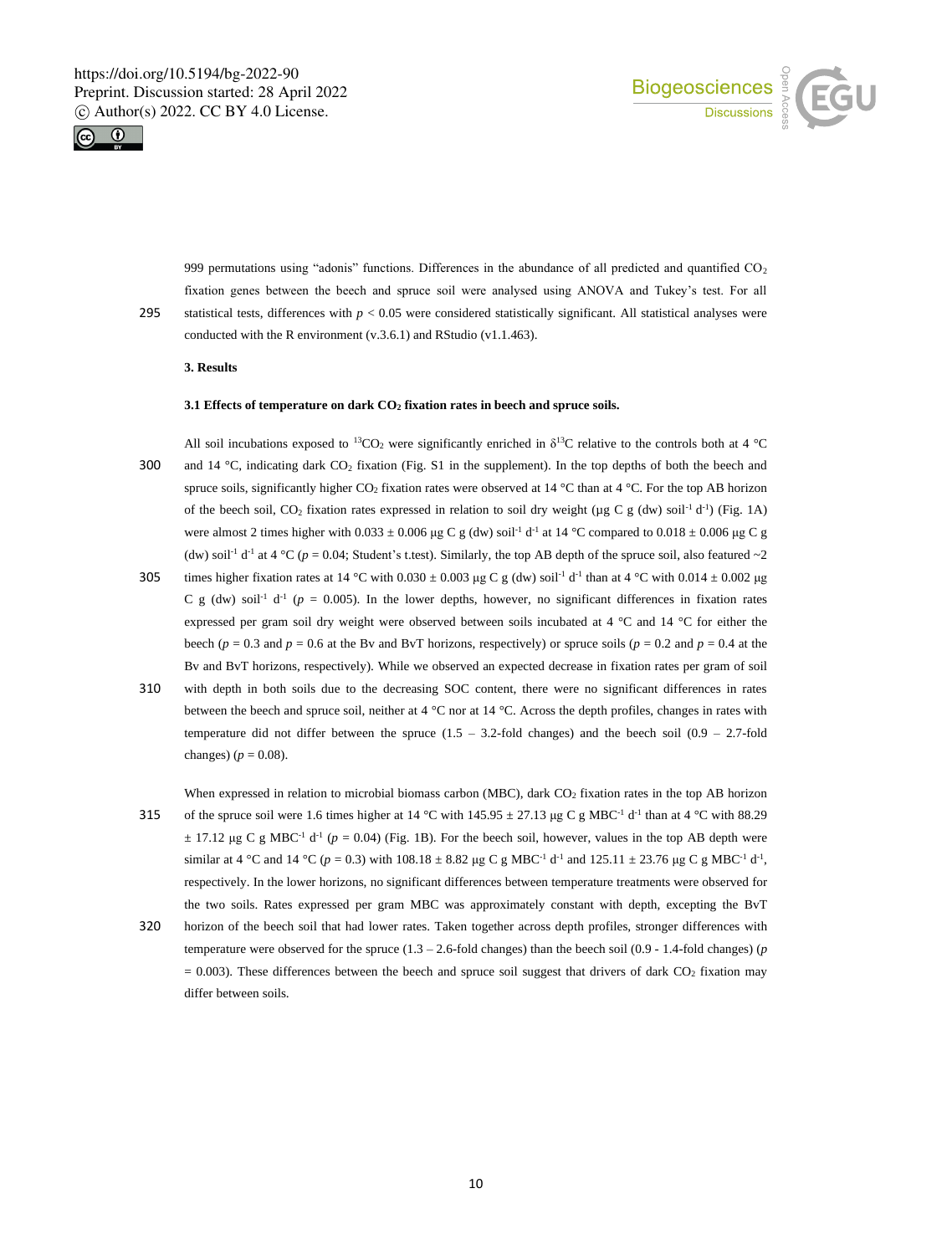





325 Figure 1: Dark CO<sub>2</sub> fixation rate measured from soil microcosms supplemented with 2 % <sup>13</sup>CO<sub>2</sub> at 4 and 14 °C. Shown are (a) <sup>13</sup>C uptake rates in soil expressed in µg C g(dw) soil<sup>-1</sup> d<sup>-1</sup> (µg carbon per gram dry weight (dw) of soil per day) and (b) <sup>13</sup>C uptake rates into MBC expressed in µg C gMBC<sup>-1</sup> d<sup>-1</sup> (µg carbon per gram after 21 days of incubation with 2 % <sup>13</sup>CO<sub>2</sub> at 4 (blue bars) and  $14^{\circ}$ C (red bars) across three horizons of the beech and spruce soils. Error bars indicate the standard deviation of incubations from three replicate soil cores. \* denotes  $p < 0.05$ .

## 330 **3.2 Q<sup>10</sup> of dark CO<sup>2</sup> fixation rates for beech and spruce soil profiles.**

The Q<sub>10</sub> values, the factor by which CO<sub>2</sub> fixation rates differed with the 10 °C rise in temperature, were 1.81  $\pm$ 0.17 across depths (for rates per gram of soil) for the beech soil, and  $2.34 \pm 0.21$  for the spruce soil (Fig. 2A) with a mean  $Q_{10}$  value of 2.07  $\pm$  0.34 for all beech and spruce soils. Both the beech and spruce soils showed large variability in the Q<sub>10</sub> values with depth with values ranging from 1.97  $\pm$  0.84 at the AB depth and 1.63  $\pm$ 

- 335 0.86 at the bottom BvT depth of the beech soil and from  $2.11 \pm 0.07$  to  $2.53 \pm 0.70$  through the spruce soil profile. Thus, no significant differences between corresponding depths of both soil profiles were observed. (*p* = 0.81,  $p = 0.32$  and  $p = 0.23$  for the AB, BV and BVT horizons respectively). However, differing trends across individual depths for the beech and spruce soil were observed, with  $Q_{10}$  values decreasing with depth in beech soil, but increasing with depth in spruce soil ( $R^2 = 0.92$ ,  $p = 3.2 \times 10^{-8}$ , ANCOVA).
- 340 We also calculated the  $Q_{10}$  for rates per gram of MBC, as the microbial cells are responsible for dark CO<sub>2</sub> fixation and should be primarily affected by temperature. Compared to the  $Q_{10}$  based on soil dry weight, the  $Q_{10}$ based on MBC was lower in the beech soil ( $p = 0.008$ ). For the spruce soil, no difference between the Q<sub>10</sub> based on MBC and the  $Q_{10}$  based on soil dry weight was observed ( $p = 0.13$ ). As a result, the spruce soil profile featured a higher mean  $Q_{10}$  based on rates per gram of MBC with  $1.9 \pm 0.63$  (Fig. 2B) than the beech soil profile
- 345 with  $1.1 \pm 0.20$  across depth ( $p = 0.003$ ; ANOVA and Tukey's test).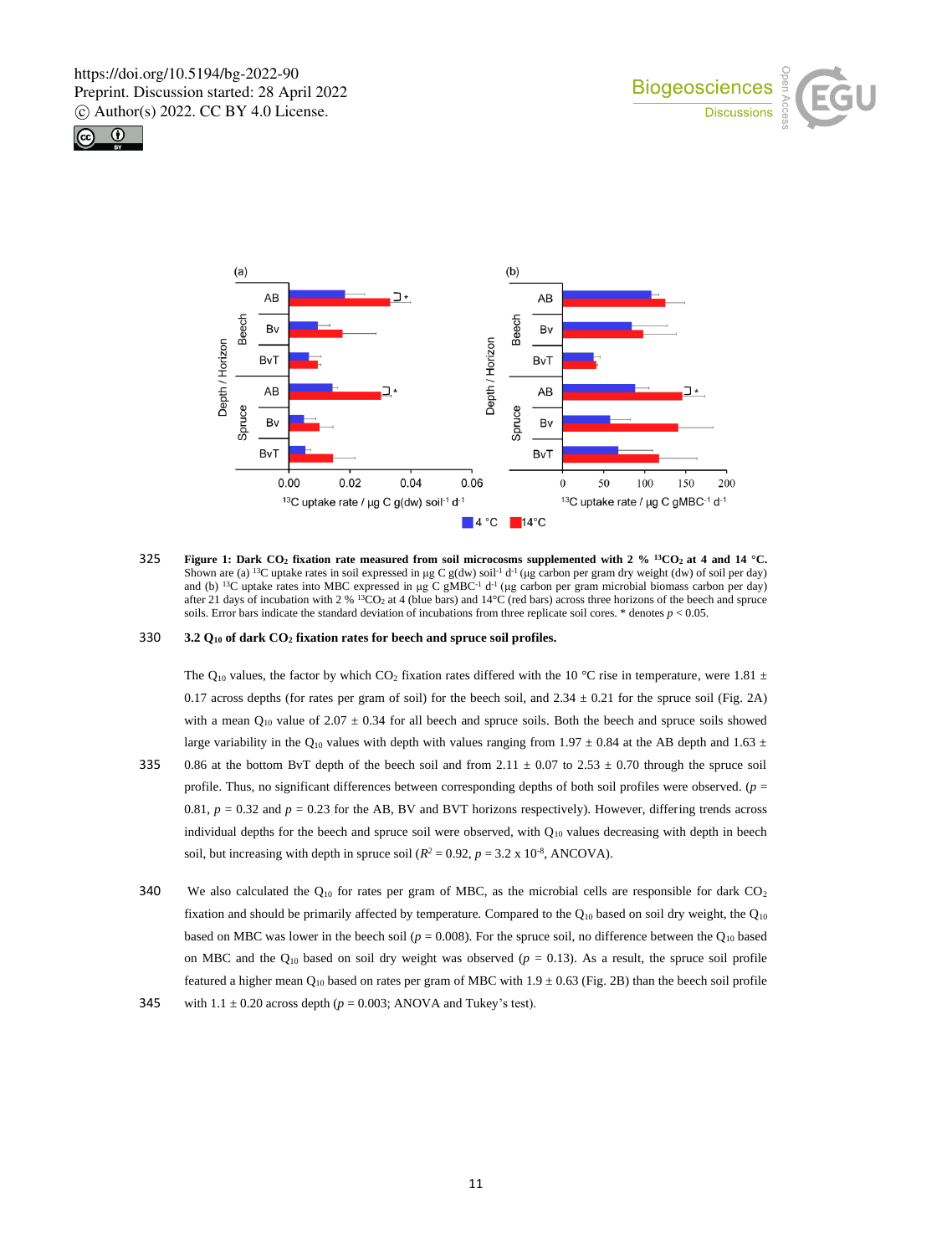





**Figure 2: Temperature sensitivity (Q10) of dark CO<sup>2</sup> fixation rate measured from soil microcosms supplemented with 2 % <sup>13</sup>CO2 at 4 and 14 °C.** Shown are the Q<sup>10</sup> (temperature sensitivity) values of dark CO<sup>2</sup> fixation rates derived from fixation rates expressed in (a) μg C g(dw) soil<sup>-1</sup> d<sup>-1</sup> (μg carbon per gram dry weight (dw) of soil per day) and in (b) μg C 350 gMBC<sup>-1</sup> d<sup>-1</sup> (µg carbon per gram microbial biomass carbon per day) after 21 days of incubation with 2 % <sup>13</sup>CO<sub>2</sub> across three horizons in the beech and spruce soils.

## **3.3 Allocation of <sup>13</sup>C in the beech and spruce soils.**

As both the fixation rates and  $Q_{10}$  values differed between the beech and spruce soil, we aimed to determine if this was reflected by differences in the partitioning of the fixed <sup>13</sup>C into the MBC and SOC pools. On average, 355 the  ${}^{13}C$  signals of the MBC pool were significantly lower across the beech soil profile compared to the spruce soil profile at 14 °C ( $R^2 = 0.91$ ,  $p = 5.24 \times 10^{-8}$ , ANCOVA) with no clear difference observed between forest types at  $4 \text{ }^{\circ}$ C (Fig. S2 in the supplement). In contrast, the  $^{13}$ C signatures measured in SOC were on average higher in the beech than in the spruce soil across depth for soils incubated both at  $4^{\circ}$ C and at  $14^{\circ}$ C ( $R^2 = 0.98$ ,  $p = 3.90 \times 10^{-12}$  for 4 °C and  $R^2 = 0.96$ ,  $p = 1.05 \times 10^{-10}$  for 14 °C, ANCOVA). As a result, a higher proportion of

360 fixed  $13$ C was allocated to the MBC pool in the spruce soil with up to 64 % compared to the beech soil with up to 32 % (Fig. 3). Hence, in the beech soil, more <sup>13</sup>C was allocated to the SOC pool when compared to the spruce soil. In general, higher temperatures were associated with larger increase in SOC compared to MBC in the beech and spruce soils (Fig. 3). For instance, at the AB depth of the beech soil, <sup>13</sup>C fixed into SOC increased from 67 % to 81 % and in the spruce soil, it went up from 36 % to 63 %.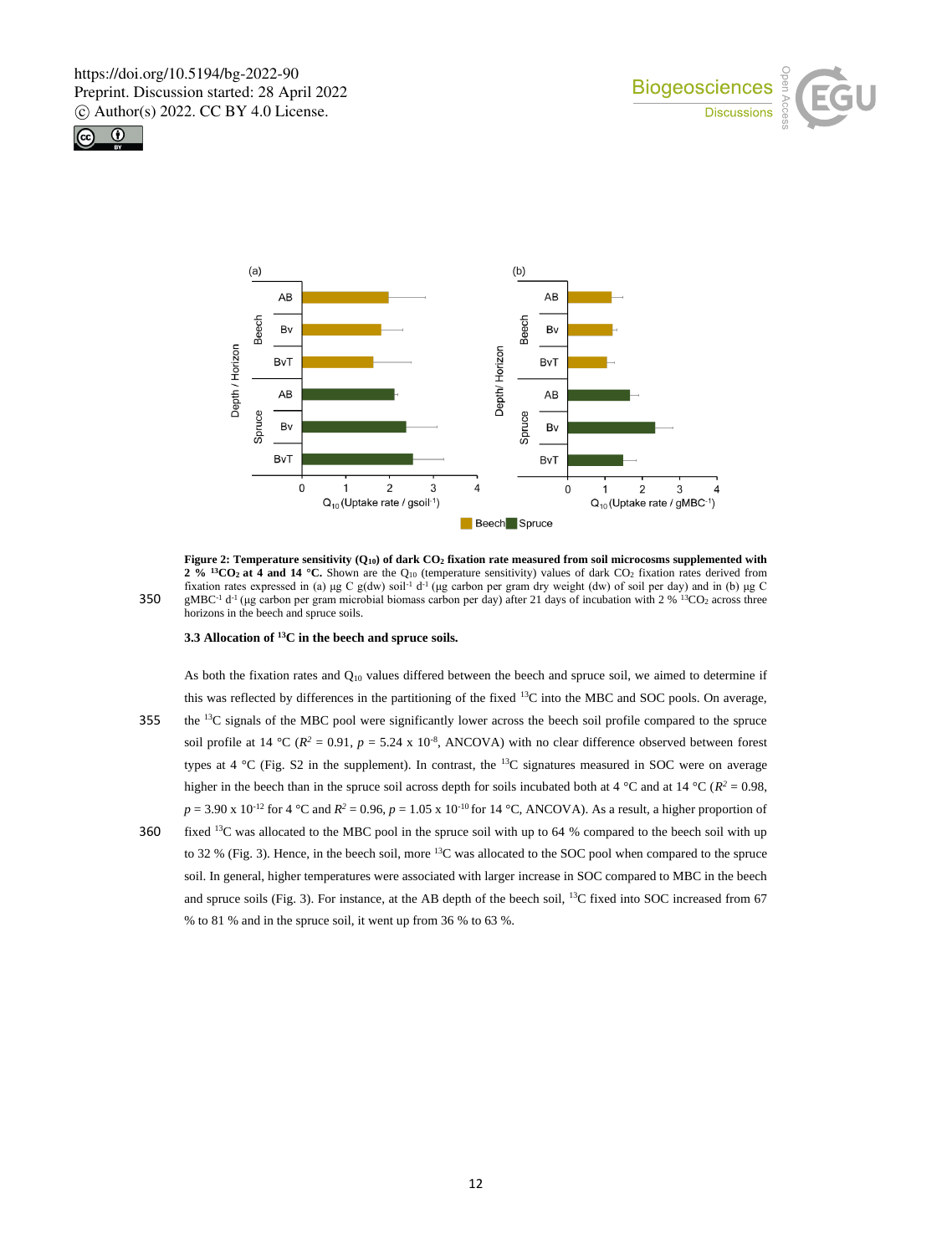





365

**Figure 3: Proportion of fixed carbon recovered in MBC and SOC pools of the beech and spruce soils.** The pie chart shows the relative proportions of microbially derived  $^{13}CO<sub>2</sub>$  into MBC (orange fractions) and SOC (brown fractions) pools expressed as a percentage of the total fixed carbon after 21 days of incubation with 2 %  ${}^{13}CO_2$  for soils incubated at (a) 4 and (b) 14°C across three horizons (AB, Bv, BvT) in beech and spruce soils. Values are the mean of 3 replicate incubations.

# 370 **3.4 Effects of temperature on net soil respiration rates.**

In addition to the CO<sup>2</sup> fixation rates, we also determined net soil respiration rates during the pre-incubation phase. As expected, net respiration rates across all beech and spruce soil samples were 20 -70 times higher than CO<sub>2</sub> fixation rates ( $p = 0.005$ ) with values as high as  $2.89 \pm 1.26$  µg C g (dw) soil<sup>-1</sup> d<sup>-1</sup> and  $2.31 \pm 0.9$  µg C g (dw) soil<sup>-1</sup> d<sup>-1</sup> at 14 °C at the top AB horizon of the beech and spruce soils, respectively. Net respiration rates

375 were higher in all soils incubated under 14 °C than at 4 °C for both the beech  $(R^2 = 0.73, p = 0.03, ANCOVA)$ and spruce  $(R^2 = 0.58, p = 0.02, ANCOVA)$  profiles (Fig. 4). As rates were highly variable across replicates, no significant differences between the beech and spruce soil or with depth were observed.

In response to warming, the Q<sup>10</sup> of net respiration rates per gram of soil for the beech and spruce soils were 2.87  $\pm$  0.81 and 3.06  $\pm$  0.78, respectively. Taken together, the mean Q<sub>10</sub> for net respiration rates across the beech and

- 380 spruce soil profiles at 2.98  $\pm$  0.69 was significantly higher than the Q<sub>10</sub> of fixation rates relative to soil dry weight  $(R^2 = 0.95, p = 3.0 \times 10^{-5}$ , ANCOVA). Values ranged between 2.29  $\pm$  0.004 and 3.44  $\pm$  1.43 across the two AB and Bv depths in the beech soil and between  $2.60 \pm 0.12$  to  $3.96 \pm 3.38$  across all three depths of the spruce soil. Due to the high variations in net respiration rates among the soil samples, the  $Q_{10}$  values did not differ significantly between the beech and spruce soil and across the individual depth profiles. As net respiration
- 385 rates were much higher than  $CO<sub>2</sub>$  fixation rates, the derived decomposition rates were nearly the same as the net respiration rates for the beech and spruce soils. Hence the  $Q_{10}$  values were also similar having a mean value of  $2.95 \pm 1.34$  (Table S3 in the supplement).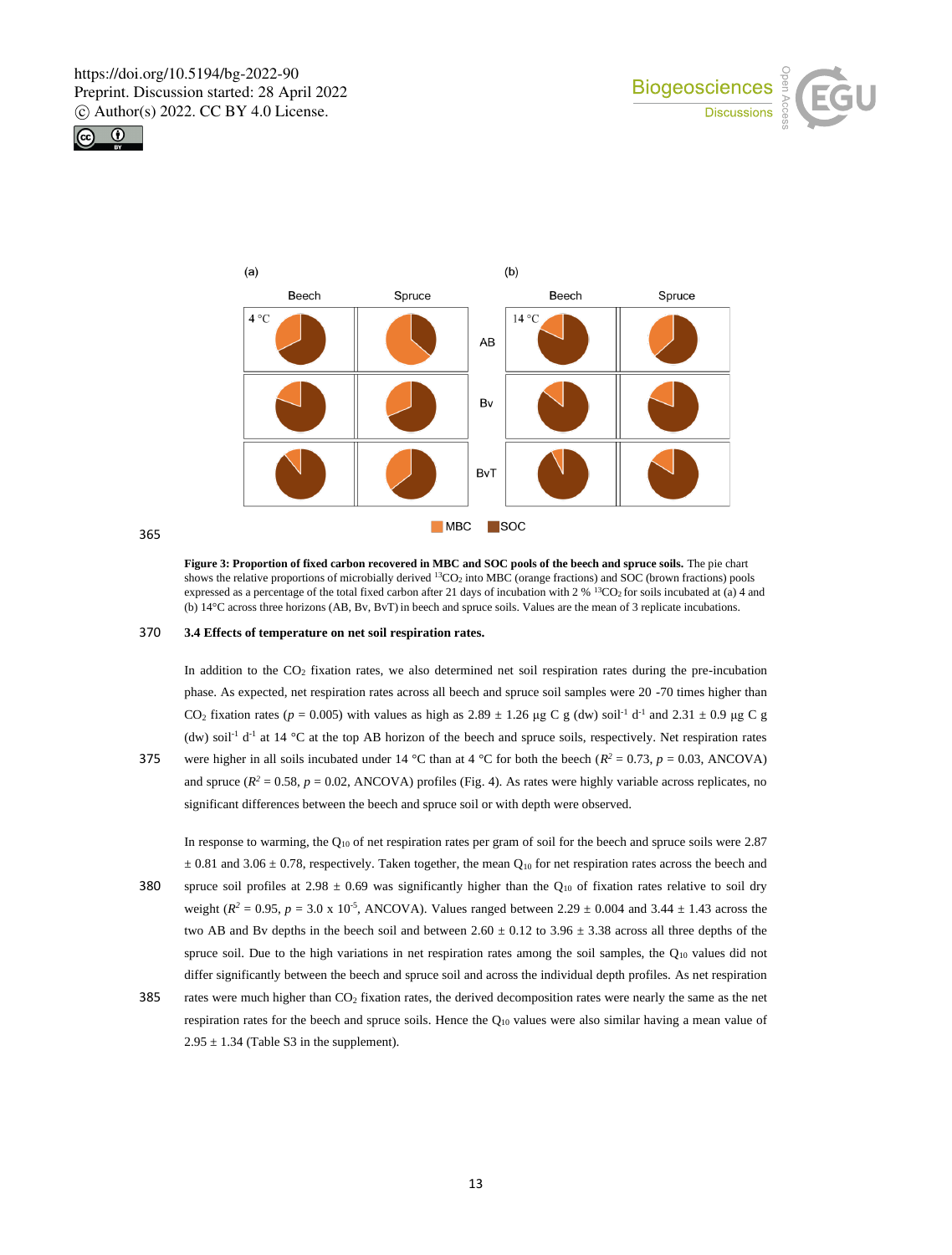





**Figure 4: Net respiration rates and Q<sup>10</sup> values measured from soil microcosms incubated at 4 and 14 °C.** Shown are (a) 390 net respiration rates in beech and spruce soils expressed in  $\mu$ g C g(dw) soil<sup>-1</sup> d<sup>-1</sup> ( $\mu$ g carbon per gram dry weight (dw) of soil per day) at 4 (blue bars) and 14°C (red bars) and (b) Q10 (temperature sensitivity) of net respiration rates measured after 4 days of pre-incubation in beech (yellow bars) and spruce soils (green bars) across depth. Error bars indicate the standard deviation of incubations from three replicate soil cores. BDL and ND denote values "below detection limit" and values "not detected" respectively.

## 395 **3.5 Bacterial communities of the Hummelshain forest soils.**

The lower <sup>13</sup>C allocation in MBC but higher allocations to SOC for beech than for spruce soils indicated a higher turnover of fixed <sup>13</sup>C from MBC to SOC in the beech soil compared to the spruce soil. We thus further checked if this higher turnover was accompanied by differences in the overall bacterial community composition and abundance. We investigated the 16S rRNA gene amplicons at operational taxonomic unit (OTU) level and 400 determined 16S rRNA gene copies by qPCR (Table 1 and Fig. S3 in the supplement). Principal coordinate analysis (PCoA) revealed differences in the composition between the beech and spruce soil ( $R^2 = 0.23$ , p = 0.001, PERMANOVA, Fig. 5A). This was most pronounced in the top AB horizon ( $R^2 = 0.67$ ,  $p = 0.003$ ). Furthermore, the bacterial community composition also differed with soil depth  $(R^2 = 0.30, p = 0.001)$ . As expected, the microbial abundance decreased with depth in both soils (Table 1). However, no difference in the

405 microbial abundance between soils was observed at comparable depths. With respect to temperature, no shifts in the community composition were found in either beech ( $R^2 = 0.014$ ,  $p = 0.99$ ) or spruce ( $R^2 = 0.015$ ,  $p = 0.98$ ) soils (Fig. 5B). Likewise, the microbial abundances did not differ with temperature (Table S2 in the supplement).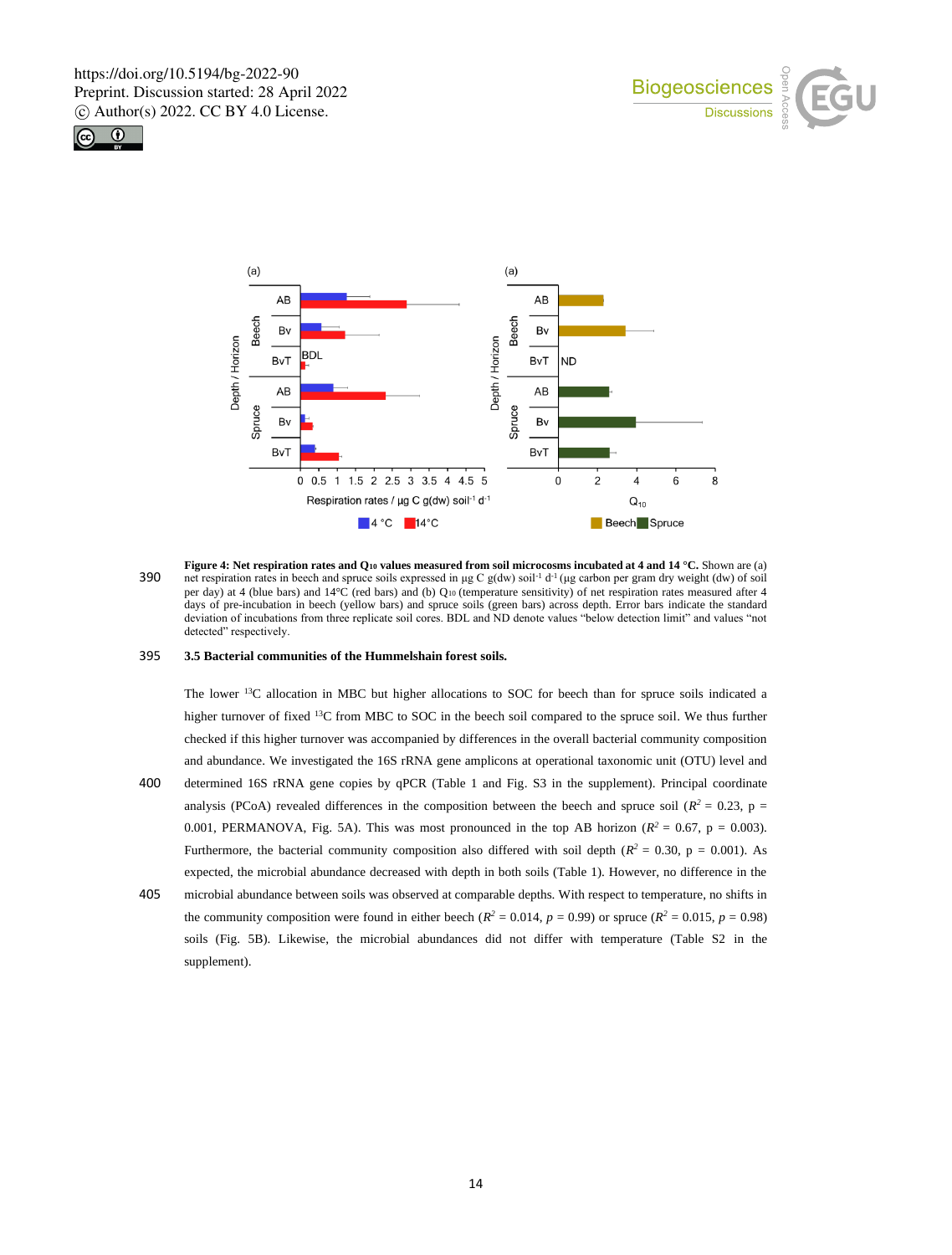





410 **Figure 5: Bacterial community composition and community structure from beech and spruce bulk soil.** Shown are the bacterial community structure of (a) the beech (yellow symbols) and spruce (green symbols) bulk soils before incubation and of (b) beech and spruce soils incubated with  $2\%$  <sup>13</sup>CO<sub>2</sub> at 4 (blue symbols) and  $14\degree$ C (red symbols). PCoA plot is based on OTU level analysis (Bray-Curtis dissimilarity) of 16S rRNA gene amplicons generated by Illumina Miseq sequencing with three independent data points per depth obtained from beech and spruce soils.

## 415 **3.6 Abundance of genes for CO<sup>2</sup> fixation.**

Based on presumed differences in turnover of biomass and in the community composition between the soils, we speculate that the potential key players in the beech soil were composed of a higher proportion of groups with faster life cycles when compared to the spruce soil. As the rich SOC content in forest soils generally promotes faster growth of heterotrophs over chemolithoautotrophs, we further hypothesised that the beech bulk soil 420 contains lower fractions of autotrophs compared to the spruce soil. We used PICRUSt2 to predict and quantify the genetic potential for CO<sub>2</sub> fixation in both soils to test this hypothesis. Predicted autotrophic OTUs made up ~11 % of the total bacterial community in all samples. Most of the autotrophic OTUs were predicted to possess genes affiliated with RuBisCO of the CBB pathway for  $CO<sub>2</sub>$  fixation, with ~9 %, while genes of the WLP and the rTCA pathways were predicted in  $\sim$  2 % and 0.1 % of the OTUs, respectively. The spruce bulk soil featured

425 higher abundances of OTUs predicted to possess the RuBisCO gene than the beech bulk soil (Fig. 6A), with significantly higher proportions in the AB horizon ( $p = 0.007$ ).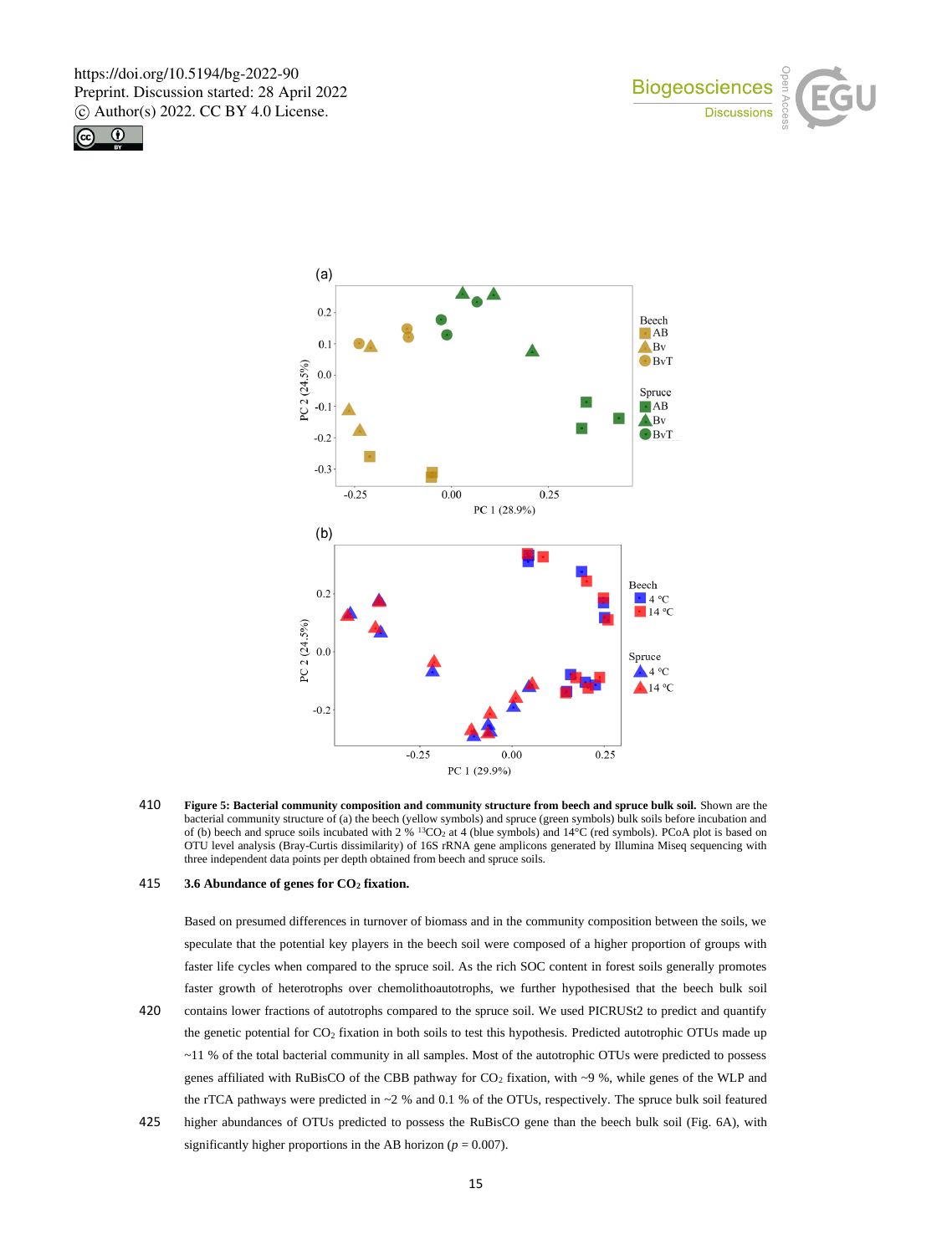



Quantitative PCR of marker genes coding for the CBB (RuBisCO (*cbbL* IA, *cbbL* IC, *cbbM*) and the rTCA pathway (ATP-citrate lyase alpha subunit (*aclA*)) was done to confirm the predicted potential for autotrophic CO<sup>2</sup> fixation. Of the detected gene variants, the *cbbL* IC gene was the most abundant with up to 5 % of the 430 bacterial 16S rRNA gene copies in both soils, whereas other RuBisCO and *aclA* genes constituted less than 1 % (Fig. S4 in the supplement). The proportions of *cbbL* IC genes across the depths were significantly higher in the

spruce than in the beech soil at 4 and  $14^{\circ}\text{C}$  ( $p = 0.007$ ,  $p = 1.03 \times 10^{-6}$ , respectively) (Fig. 6B). In the bulk soil, however, this was only observed in the BvT horizon ( $p = 0.03$ ).  $(a)$  $(b)$ Beech Beech



435 **Figure 6: Relative abundance of RuBisCO genes in the beech and spruce soil.** Shown are the relative abundances of (a) predicted and (b) quantified RuBisCO genes coding for the CBB pathway in the beech and spruce soil. Data in (a) is based on predictions by PICRUSt2 analysis of bacterial 16S rRNA gene amplicon sequence data for the beech and spruce bulk soil while data in (b) is acquired by qPCR of cbbL IC genes for both soils incubated at 4 °C and 14 °C. \*, \*\*, \*\*\* denote *p* < 0.05, 0.01 and 0.001, respectively.

## 440 **4 Discussion**

This study shows that the derived Q<sup>10</sup> of dark CO<sup>2</sup> fixation rates per gram of soil, with a mean value of 2.07 across the beech and spruce soil depths, were significantly lower than the derived average  $Q_{10}$  of net soil respiration rates per gram of soil with 2.98 for both soils, which suggests that soil respiration is more sensitive to warming than  $CO_2$  fixation. Our  $Q_{10}$  values of net soil respiration rates fall in the range of those reported for 445 agricultural soils (1.5) and temperate mixed forest soils (3.1) (Fang et al., 2005; Conant et al., 2008; Hicks Pries et al., 2017; Li et al., 2021). For  $Q_{10}$  values of dark CO<sub>2</sub> fixation rates, a similar value of ~2.5 was extrapolated for afro-temperate forest soils (Nel and Cramer, 2019).

Comparing the responses of dark CO<sup>2</sup> fixation and net soil respiration to temperature for the same soil is important in understanding the dynamics of SOC fluxes within the context of global climate change. Since dark

450 CO<sup>2</sup> fixation can recycle up to 4 % of CO2 respired from temperate forest soils (Spohn et al., 2019), higher CO<sup>2</sup> fixation rates might as well be affecting the magnitude of SOC losses from temperate forest soils under warming. By assuming a  $Q_{10}$  of 2.07 and 2.98 for dark  $CO<sub>2</sub>$  fixation rate and net soil respiration rates, respectively, we extrapolated the effect of future warming on the forest SOC fluxes (Fig. 7). With a 4 °C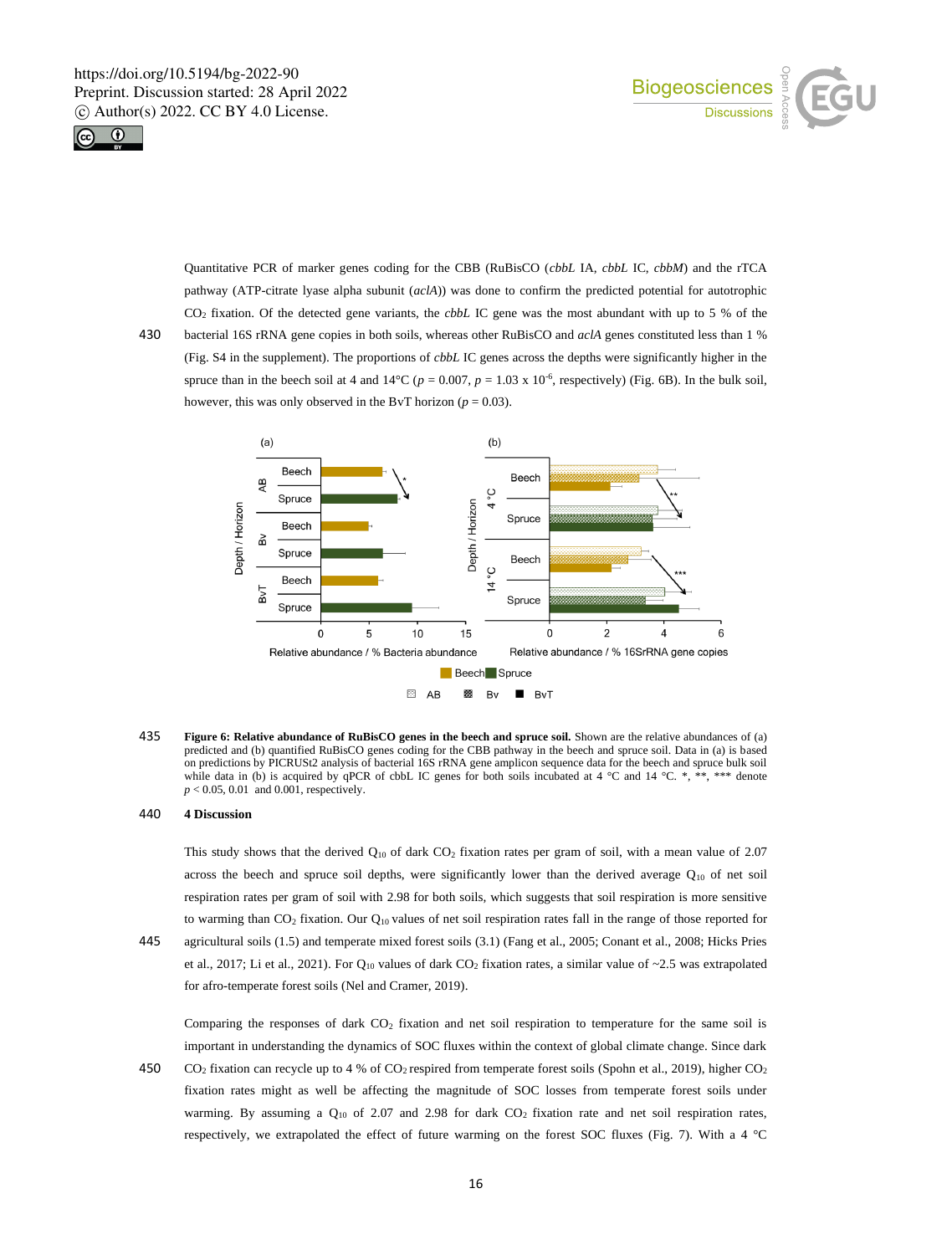



increase in mean annual temperate forest soil temperature (~8 °C now to 12 °C by 2100) to 1 m deep by the end 455 of this century, (IPCC, 2013; Soong et al., 2020), dark CO<sub>2</sub> fixation rates to 1 m depth would increase by 33 % while net soil respiration rates would increase by 55 %. This indicates that future increase in net soil respiration might be 1.16 folds higher than  $CO_2$  fixation upon 4 °C warming. Hence, the potential for dark  $CO_2$  fixation to recycle or modulate carbon respired from temperate forest soils could decrease under future warming scenarios. However, since the temperature response of dark CO<sub>2</sub> fixation and respiration likely also depends on varying

460 temperature ranges across different temperate forest biomes, these estimates might be associated with a range of uncertainty.

Our measured soil CO<sup>2</sup> production in all soil incubations does not represent decomposition rates but the net soil respiration rates. Thus, to accurately derive the decomposition rates, CO<sub>2</sub> fixation rates have to be added to measured net soil respiration rates. Although our measured  $CO<sub>2</sub>$  fixation rates were very small with only 465 marginal effects on the  $Q_{10}$  of soil CO<sub>2</sub> production, that is, a  $Q_{10}$  of 2.98 vs 2.95 for net soil respiration and decomposition rate respectively. Nevertheless, dark  $CO<sub>2</sub>$  fixation may result in an overestimation of  $Q<sub>10</sub>$  of decomposition rates if only net soil respiration is measured. This is especially the case in scenarios where high CO<sup>2</sup> fixation rates are expected.



470 **Figure 7: Predicted future changes in carbon fluxes in the Hummelshain forest soils.** Shown are predicted CO<sub>2</sub> fixation rates (filled bars) and net soil respiration rates (shaded bars) at a future 4 °C increase (from 8 to 12 °C) in the mean annual temperate forest soil temperature as proposed for the year 2100. Predictions are based on the measured average Q10 of dark CO<sup>2</sup> fixation and net soil respiration rates in beech, spruce forest soils.

Unexpectedly, the two soils, beech and spruce, showed differences in their temperature response. Although  $Q_{10}$ 475 values for  $CO_2$  fixation rates per gram of soil were similar between the beech and spruce topsoil, the  $Q_{10}$ differed in their depth trends, with decreasing  $Q_{10}$  with depth in the beech soil and increasing  $Q_{10}$  with depth in the spruce soil. Furthermore, while both soils showed similar temperature responses in terms of rates of  $CO<sub>2</sub>$ production per gram of soil, the temperature effect of CO<sub>2</sub> fixation rates expressed per gram of MBC were smaller in the beech than in the spruce soil. The lower  $Q_{10}$  in the beech soil was accompanied by higher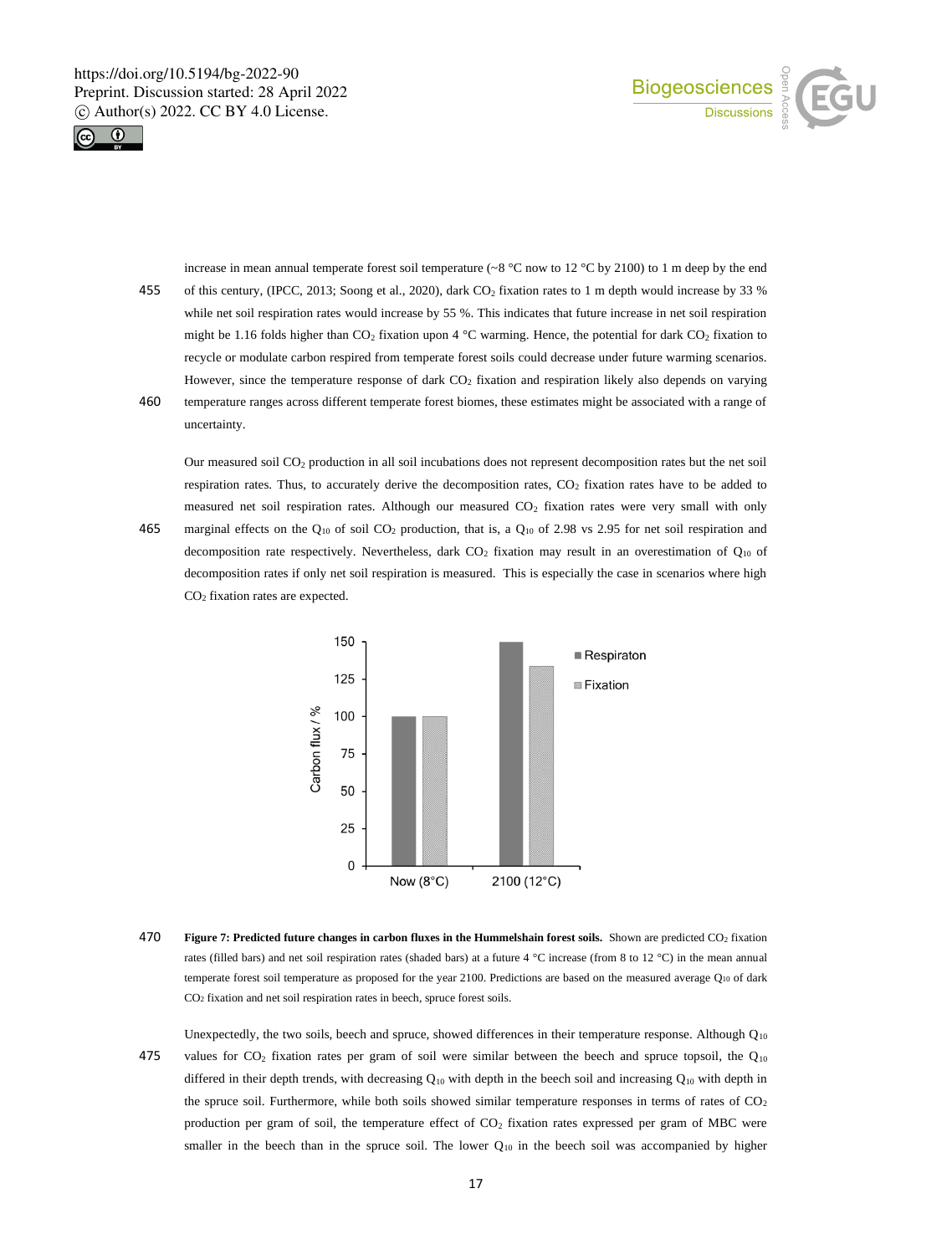



- 480 proportions of newly fixed <sup>13</sup>C in the SOC pool but lower proportions in the MBC pool when compared to the spruce soil. This suggested that there was a higher transfer of microbially derived carbon from the MBC pool into the SOC pool in the beech soil. Through the turnover of biomass, fixed <sup>13</sup>C is transferred from the MBC into the SOC pool as necromass. Consequently, lower fractions of fixed <sup>13</sup>C in MBC but higher fractions in SOC suggest a higher turnover of microbial biomass in the beech soil. Nonetheless, the release of organic carbon 485 from living cells into the SOC pool could also play a role, i.e. from the excretion of secondary metabolites by *Actinobacteria*, *Acidobacteria,* and some *Proteobacteria* in soils (Charlop-Powers et al., 2014; Crits-Christoph
	- et al., 2018; Sharrar et al., 2019).

observed.

Accelerated turnover rates of biomass and of fixed <sup>13</sup>C in the beech compared to the spruce soil might have been related to differences in soil abiotic parameters. The biggest difference between the soils was soil texture, with 490 lower clay and higher sand content in the beech compared to the spruce soil. Soil texture is known to affect microbial biomass turnover in soils (Van Veen et al., 1984; Sakamoto and Hodono, 2000; Prévost-Bouré et al., 2014), with high clay content soils often associated with slow biomass turnover compared to low clay content soils (Ali et al., 2020; Gregorich et al., 1991; Van Veen et al., 1985), due to the capacity of clay-rich soils to protect or preserve microbial cells, reducing overall death rate (Van Veen et al., 1985, 1984). Interaction of

- 495 microbial biomass with the negatively charged clay particles was suggested as the mechanism causing biomass and necromass stability (Ali et al., 2020; Six et al., 2006). Clay-microbe interactions may promote microbial growth by maintaining optimal pH range (Stotzky et al., 1966) and helping to adsorb metabolites inhibitory to microbial growth (Martin et al., 1976). The fine particles and small pore space characteristic of clay-rich soils also lead to a higher water holding capacity (Fan et al., 2004; Jommi and Della Vecchia, 2016; Miltner et al.,
- 500 2009; Tsubo et al., 2007), resulting in the observed higher moisture content in the spruce compared to the beech soil. This higher moisture typical for clay-rich soils might partly be responsible for protecting microbes against moisture limitations when compared to sandy soils (Meisner et al., 2018; Schnürer et al., 1986; Bitton et al., 1976). Furthermore, small pores also restrict the access of higher organisms like protozoa, providing protection against predation (Elliott et al., 1980; Rutherford and Juma, 1992). All of these mechanisms imply that 505 microbial biomass turnover in the more clay-rich spruce soils should be slower than in the beech soil, as we

The higher biomass turnover in the beech soil was accompanied by a different community composition and a lower proportion of genes for chemolithoautotrophic  $CO<sub>2</sub>$  fixation. Considering that both soils featured a similar abundance of the total bacterial community, this implied a higher proportion of heterotrophs among the beech

- 510 soil communities. Growth of heterotrophs is favored by high amounts of simple and complex carbon substrates released as root exudates (Huang et al., 2022; Li et al., 2018; Lladó et al., 2017; Vijay et al., 2019). Whereas soils are usually deficient in reduced inorganic compounds (Jones et al., 2018) required as energy sources for autotrophic growth (Brock et al., 2003; Berg, 2011). The redox potential of half reactions utilized by chemolithoautotrophs for energy often leads to low energy yield than commonly observed for heterotrophs, 515 causing chemolithoautotrophs to grow slower (Hooper and DiSpirito, 2013; Madigan et al., 2015; In 't Zandt et
- al., 2018). As cell growth partly determines microbial biomass turnover (Hagerty et al., 2014; Kästner et al., 2021), it is likely that heterotrophs in soils also turnover at faster rates than their chemolithoautotrophic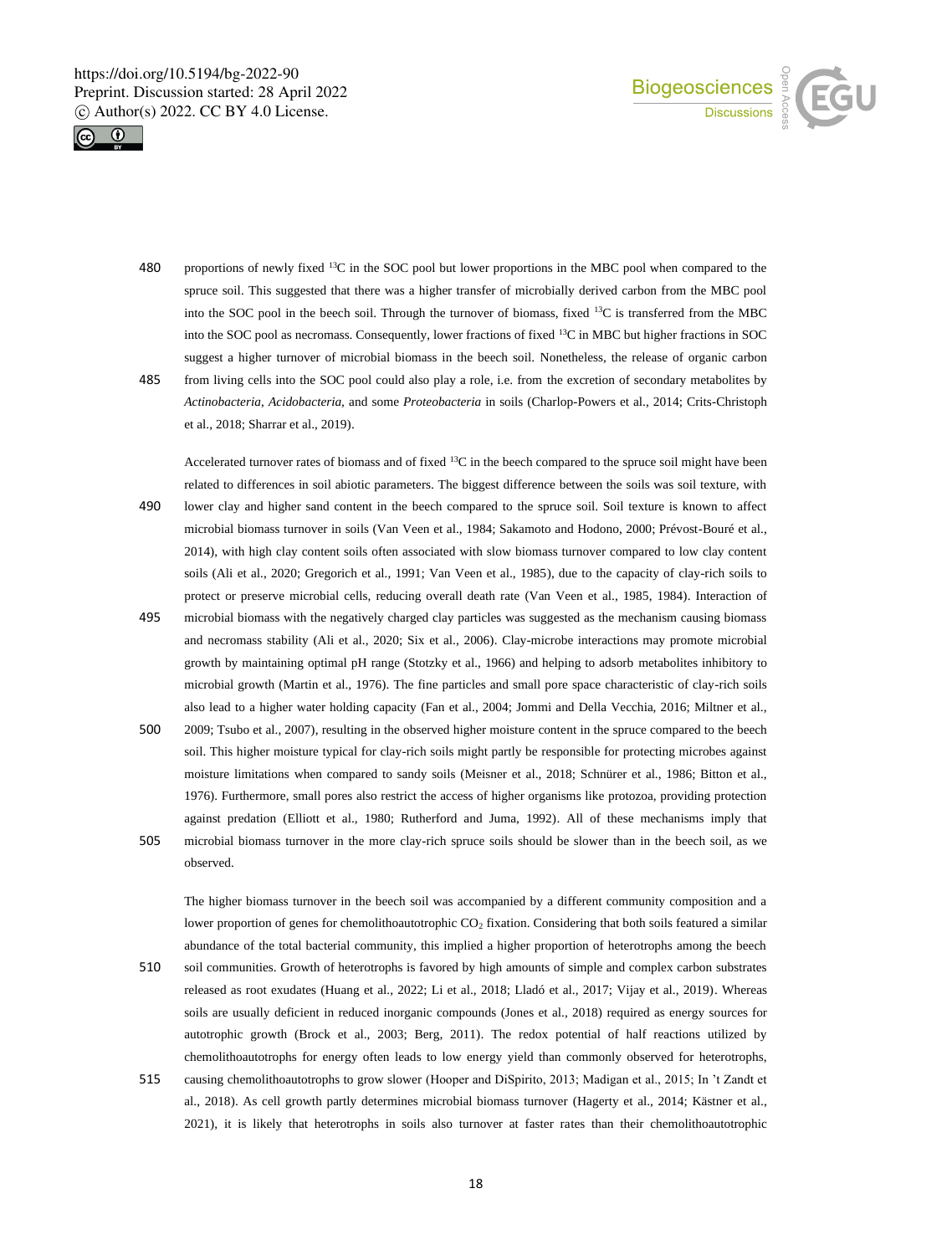



counterparts. Hence, the suggested higher proportion of heterotrophs in the beech soil could also explain the higher biomass turnover observed when compared to the spruce soil.

- 520 The proportion of labelled carbon transferred to the SOC pool increased with temperatures in both beech and spruce soils and across all depths, indicating higher turnover under warming. Higher temperatures have been often reported to increase microbial biomass turnover in soils (Hagerty et al., 2014; Li et al., 2019). Increasing soil temperature by 10 °C (15 to 25 °C) was reported to double the specific death rate of microbial communities in soil due to increased protein turnover (Joergensen et al., 1990). Increased turnover of soil microbial biomass
- 525 was suggested to result from higher rates of enzymatic activities or changes in the abundance and composition of the soil microbial community (Hagerty et al., 2014). However, we did not find changes in the composition and abundance of the microbial community with warming in both the beech and spruce soils during this short incubation time. Previous studies have shown that even after four or five years of warming, no increase in bacterial and fungal biomass was observed for a temperate forest soil (Schindlbacher et al., 2011) and it can take
- 530 up to a decade to detect temperature related changes in the soil community composition (Rinnan et al., 2009, 2007). In agreement, DeAngelis et al. (2015) revealed that 5 °C soil warming had a significant impact on bacterial community structure in mixed deciduous temperate forest soils only after 20 years of warming. Authors suggest that soil communities are more likely driven by gradual warming-induced changes in aboveground plant biomass and composition, and associated shifts in carbon substrate, moisture, and nutrient
- 535 conditions rather than just elevated soil temperature effects (Sarathchandra et al., 1989; Rinnan et al., 2007; Frey et al., 2008; DeAngelis et al., 2015). This indicates that increases in dark CO<sup>2</sup> fixation in temperate forest soils as a response to short-term warming are not caused by an increased microbial abundance or a shift in community composition, but by an increase in the turnover of microbial biomass.

#### **5 Conclusion**

- 540 In response to warming, we measured an average  $Q_{10}$  of 2.07 for CO<sub>2</sub> fixation rates per gram of soil across 1 m depth profiles for soils dominated by deciduous-beech and coniferous-spruce trees. As net soil respiration rates across depth displayed a higher mean  $Q_{10}$  of 2.98, we estimated that net soil respiration might increase 1.16 folds more than  $CO_2$  fixation rates under projected warming scenarios of 4 °C. The observed higher <sup>13</sup>C signatures in the SOC pool of the beech soil suggested higher biomass turnover and this was reflected in the
- 545 lower  $Q_{10}$  values for CO<sub>2</sub> fixation rates per gram of microbial biomass for the beech than for the spruce soil. Also, the higher allocation of CO<sub>2</sub>-derived carbon to the SOC pool at higher temperatures indicates that warming primarily results in an increased turnover of microbial cells. Findings from this study indicate that dark CO<sup>2</sup> fixation in temperate forest soils might be less responsive to future warming than net respiration, and as a result, could recycle less CO<sub>2</sub> respired from temperate forest soils in the future than it does now.

## 550 **Data availability**

Raw data associated with this study can be accessed at https://doi.org/10.17617/3.EFHWIY (Akinyede et al., 2022b). Generated sequences obtained for all soil samples in this study are deposited in the NCBI Sequence Read Archive (SRA) database with accession numbers: SAMN26148471, SAMN26148472, SAMN26148473, SAMN26148474, SAMN26148475, SAMN26148476 under the BioProject accession number: PRJNA607916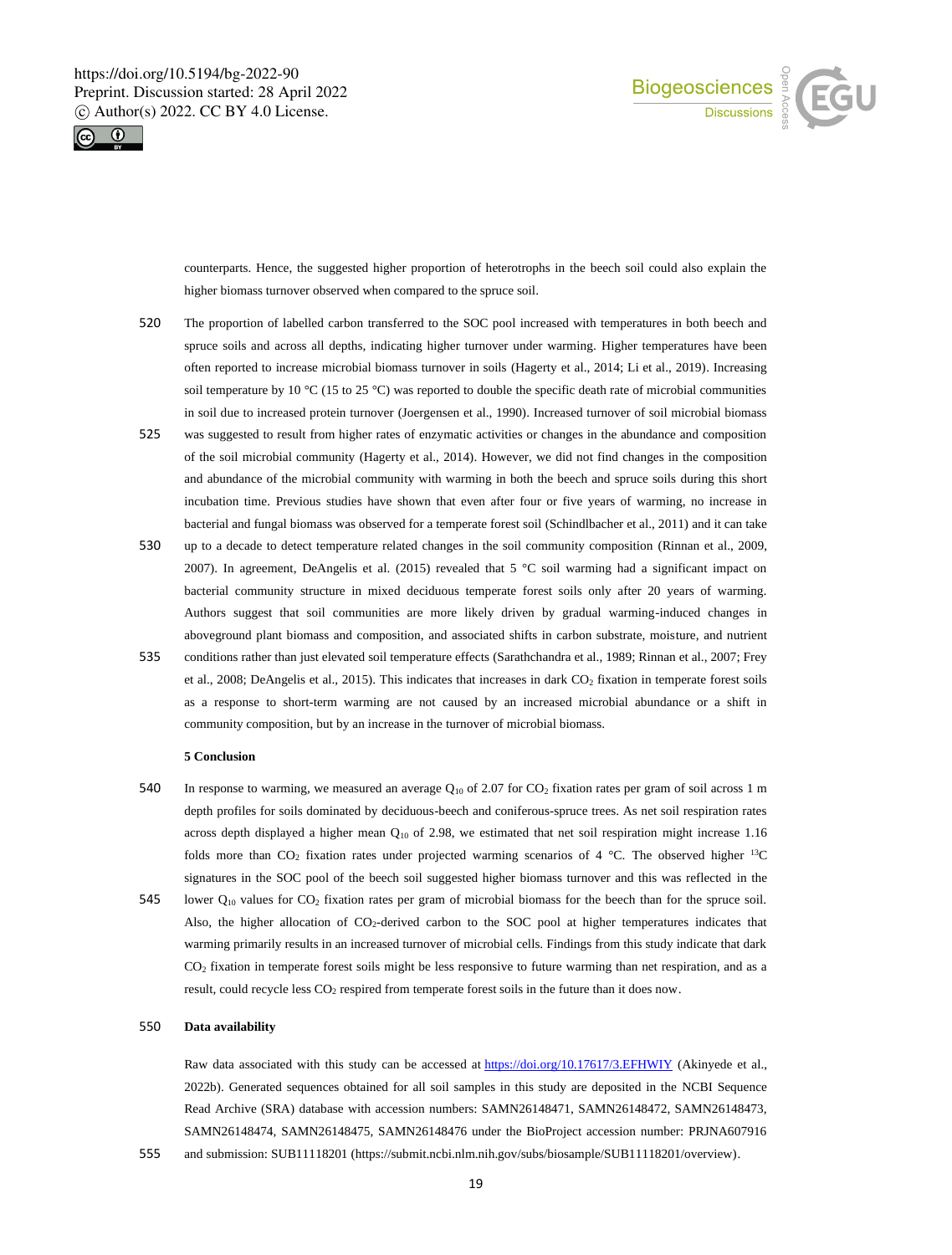



## **Code availability**

Data analysis was done using only standard tests and plotting commands in R. These codes are available on request from the corresponding author.

## **Author Contribution**

560 RA and KK planned the sampling campaign; RA carried out the campaign and performed the experiments and measurements; RA and MT analysed the data and wrote the manuscript draft. MS, ST, and KK reviewed and edited the manuscript.

#### **Competing Interests**

The authors declare no conflict of interest regarding this study

## 565 **Acknowledgements**

We thank Beate Michalzik and Florian Achilles for providing us with useful information on the soil properties and the history of the study site. We are grateful to Marco Pöhlmann, Jens Wurlitzer, and Stefan Riedel for soil sampling and incubation set-ups. We wish to acknowledge the contributions of Iris Kuhlmann for her support with CFE extractions, Armin Jordan for helping with gas measurements, and members of the routine 570 measurements and analytical departments of the Max-Planck Institute for Biogeochemistry, Jena.

#### **Financial support**

This study was jointly supported by the Max Planck Institute for Biogeochemistry Jena (MPI BGC), the International Max Planck Research School for Global Biogeochemical Cycles Jena (IMPRS-gBGC), Deutscher Akademischer Austauschdienst (DAAD), and the Collaborative Research Centre 1076 AquaDiva (CRC

575 AquaDiva), Germany. Funding by the DFG under Germany's Excellence Strategy - EXC 2051 - Project-ID 390713860 is also acknowledged.

#### **References**

- Achilles, F., Tischer, A., Bernhardt-Römermann, M., Heinze, M., Reinhardt, F., Makeschin, F., Michalzik, B.: European beech leads to more bioactive humus forms but stronger mineral soil acidification as Norway 580 spruce and Scots pine – Results of a repeated site assessment after 63 and 82 years of forest conversion in Central Germany, Forest Ecology and Management. 483, 118769, doi:10.1016/j.foreco.2020.118769,
	- 2020.
	- Ad-Hoc-AG-Boden.: Bodenkundliche Kartieranleitung (KA5). Schweizerbart, Hannover/Stuttgart, 2005.
- 585 Akinyede, R., Taubert, M., Schrumpf, M., Trumbore, S., Küsel, K.: Dark CO<sup>2</sup> fixation in temperate beech and pine forest soils, Soil Biology & Biochemistry, 165, 108526, doi:10.1016/j.soilbio.2021.108526, 2022a.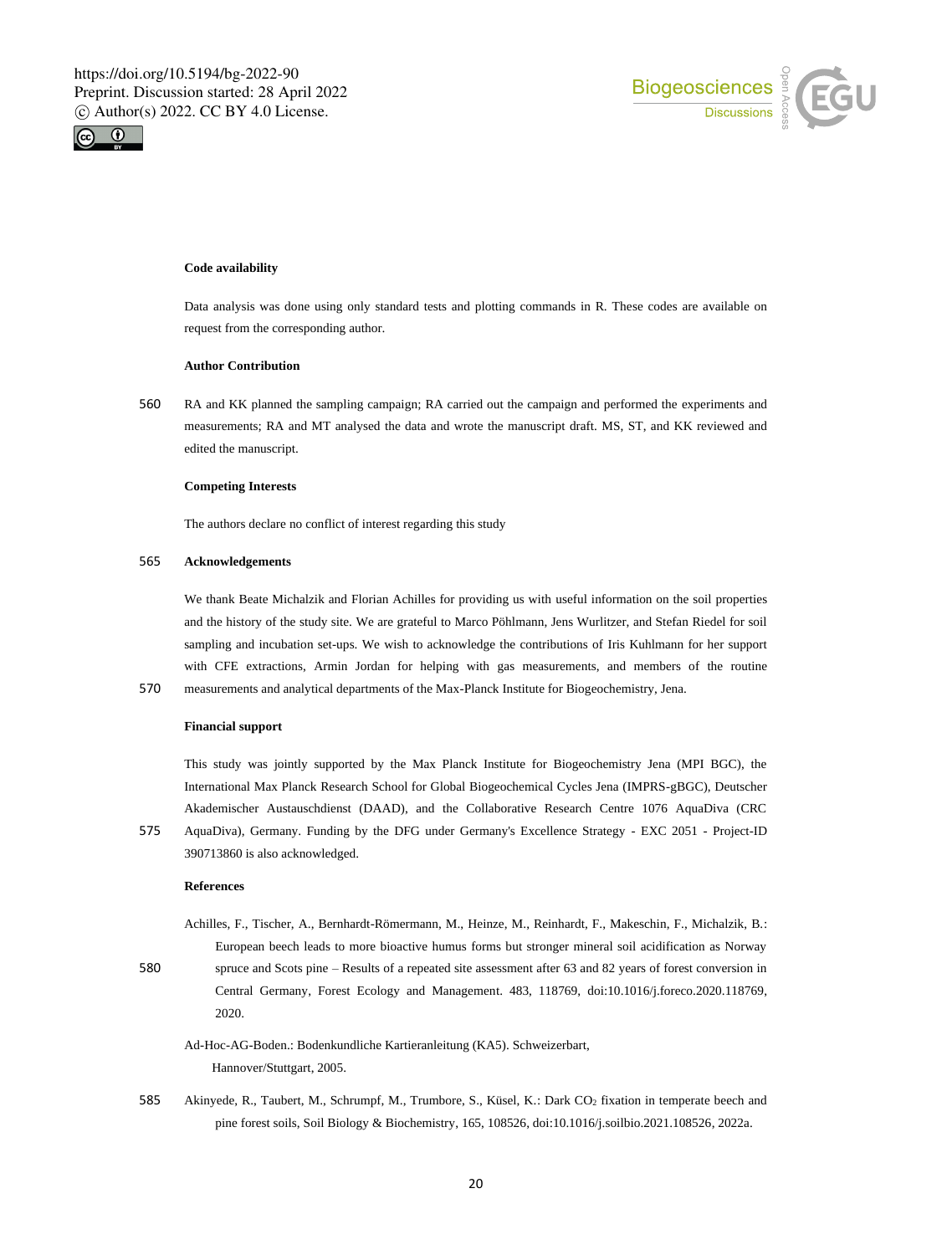



- Akinyede, Rachael., Taubert, Martin., Schrumpf, Marion., Trumbore, Susan., Küsel, Kirsten.: Temperature sensitivity of dark  $CO<sub>2</sub>$  fixation in temperate forest soils, Edmond V1 [data set], https://doi.org/10.17617/3.EFHWIY, 2022b.
- 590 Akinyede, R., Taubert, M., Schrumpf, M., Trumbore, S., Küsel, K.: Rates of dark CO<sub>2</sub> fixation are driven by microbial biomass in a temperate forest soil, Soil Biology & Biochemistry, 150, 107950, doi:10.1016/j.soilbio.2020.107950, 2020.
- Alfreider, A., Grimus, V., Luger, M., Ekblad, A., Salcher, M.M., Summerer, M.: Autotrophic carbon fixation strategies used by nitrifying prokaryotes in freshwater lakes, FEMS Microbiology, Ecology 94, 1–12, 595 doi:10.1093/femsec/fiy163, 2018.
	- Alfreider, A., Schirmer, M., Vogt, C.: Diversity and expression of different forms of RubisCO genes in polluted groundwater under different redox conditions, FEMS Microbiology Ecology, 79, 649–660, doi:10.1111/j.1574-6941.2011.01246.x, 2012.
- Alfreider, A., Vogt, C., Hoffmann, D., Babel, W.: Diversity of ribulose-1,5-bisphosphate carboxylase/oxygenase 600 large-subunit genes from groundwater and aquifer microorganisms, Microbial Ecology, 45, 317–328, doi:10.1007/s00248-003-2004-9, 2003.
	- Ali, R.S., Poll, C., Kandeler, E.: Soil Properties Control Microbial Carbon Assimilation and Its Mean Residence Time, Frontiers in Environmental, Science, 8, 1–9. doi:10.3389/fenvs.2020.00033, 2020.
- Arrhenius, S.: Uber die Reaktionsgeschwindigkeit bei der Inversion von Rohrzucker durch Sauren. Z. Phys. 605 Chem, 4, 226-248, 1889.
	- Barbera, P., Kozlov, A.M., Czech, L., Morel, B., Darriba, D., Flouri, T., Stamatakis, A.: EPA-ng: Massively Parallel Evolutionary Placement of Genetic Sequences, Systematic Biology, 68, 365–369, doi:10.1093/sysbio/syy054, 2019.
- Berg, I.A.: Ecological aspects of the distribution of different autotrophic  $CO<sub>2</sub>$  fixation pathways. Applied and 610 Environmental Microbiology, 77, 1925–1936, doi:10.1128/AEM.02473-10, 2011.
	- Beulig, F., Urich, T., Nowak, M., Trumbore, S.E., Gleixner, G., Gilfillan, G.D., Fjelland, K.E., Küsel, K.: Altered carbon turnover processes and microbiomes in soils under long-term extremely high CO2 exposure, Nature Microbiology, 1, 1–9, doi:10.1038/nmicrobiol.2015.25, 2016.
- Bitton, G., Henis, Y., Lahav, N.: Influence of clay minerals, humic acid and bacterial capsular polysaccharide on 615 the survival of Klebsiella aerogenes exposed to drying and heating in soils, Plant and Soil, 45, 65–74, 1976.
	- Bormann, H.: Analysis of the suitability of the German soil texture classification for the regional scale application of physical based hydrological model, Advances in Geosciences, 11, 7–13, doi:10.5194/adgeo-11-7-2007, 2007.
- 620 Brock, T.D., Madigan, M.T., Martinko, J.P., Parker, J (Eds): Brock Biology of Microorganisms, tenth ed. Prentice Hall, Upper Saddle River, New Jersey, 565 – 575, 2003.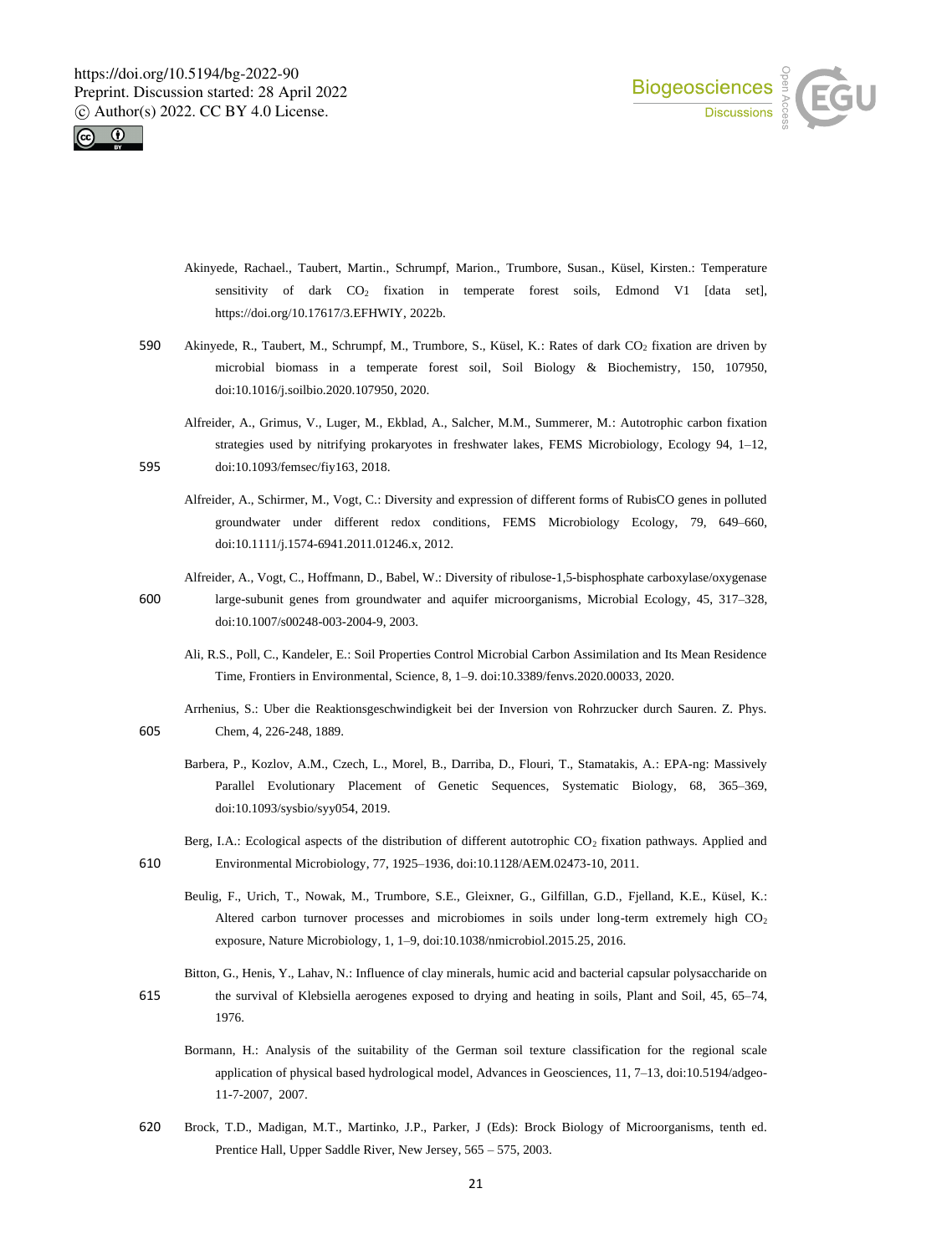



- Charlop-Powers, Z., Owen, J.G., Reddy, B.V.B., Ternei, M.A., Brady, S.F.: Chemical-biogeographic survey of secondary metabolism in soil, Proceedings of the National Academy of Sciences of the United States of America, 111, 3757–3762, doi:10.1073/pnas.1318021111, 2014.
- 625 Conant, R.T., Drijber, R.A., Haddix, M.L., Parton, W.J., Paul, E.A., Plante, A.F., Six, J., Steinweg, M.J.: Sensitivity of organic matter decomposition to warming varies with its quality, Global Change Biology, 14, 868–877, doi:10.1111/j.1365-2486.2008.01541.x, 2008.
	- Coplen, T.B., Brand, W.A., Gehre, M., Grhning, M., Meljer, L.H.A.J., Toman, B., Verkouteren, R.M.: New Guidelines for delta <sup>13</sup>C Measurements, Analytical Chemistry, 78, 2439–2441, 2006.
- 630 Crits-Christoph, A., Diamond, S., Butterfield, C.N., Thomas, B.C., Banfield, J.F.: Novel soil bacteria possess diverse genes for secondary metabolite biosynthesis, Nature, 558, 440–444, doi:10.1038/s41586-018- 0207-y, 2018.
	- Czech, L., Stamatakis, A.: Scalable methods for analyzing and visualizing phylogenetic placement of metagenomic samples, PLoS ONE, 14, 1–50, doi:10.1371/journal.pone.0217050, 2019.
- 635 Daims, H., Brühl, A., Amann, R., Schleifer, K.-H., Wagner, M.: The domain-specific probe EUB338 is insufficient for the detection of all Bacteria: development and evaluation of a more comprehensive probe set, Systematic & Applied Microbiology, 22, 434–444, 1999.
	- Davidson, E.A., Janssens, I.A.: Temperature sensitivity of soil carbon decomposition and feedbacks to climate change, Nature, 440, 165–17, doi:10.1038/nature04514, 2006.
- 640 DeAngelis, K.M., Pold, G., Topçuoglu, B.D., van Diepen, L.T.A., Varney, R.M., Blanchard, J.L., Melillo, J., Frey, S.D.: Long-term forest soil warming alters microbial communities in temperate forest soils, Frontiers in Microbiology, 6, 1–13, doi:10.3389/fmicb.2015.00104, 2015.
- Dossa, G.G.O., Paudel, E., Wang, H., Cao, K., Schaefer, D., Harrison, R.D.: Correct calculation of CO<sub>2</sub> efflux using a closed-chamber linked to a non-dispersive infrared gas analyzer, Methods in Ecology and 645 Evolution, 6, 1435–1442, doi:10.1111/2041-210X.12451, 2015.
	- Douglas, G.M., Maffei, V.J., Zaneveld, J.R., Yurgel, S.N., James, R., Taylor, C.M., Huttenhower, C., Langille, M.G.I.: PICRUSt2 for prediction of metagenome functions, 38, 685–688, doi:10.1038/s41587-020-0548- 6.PICRUSt2, 2020.
- Edgar, R.C., Haas, B.J., Clemente, J.C., Quince, C., Knight, R.: UCHIME improves sensitivity and speed of 650 chimera detection. Bioinformatics 27, 2194–2200. doi:10.1093/bioinformatics/btr381, 2011.
	- Elliott, E.T., Anderson, R. V., Coleman, D.C., Cole, C. V.: Habitable Pore Space and Microbial Trophic Interaction, Oikos, 35, 327–335, doi:10.2307/3544648, 1980.
	- Erb, T.J.: Carboxylases in natural and synthetic microbial pathways, Applied and Environmental Microbiology, 77, 8466–8477, doi:10.1128/AEM.05702-11, 2011.
- 655 Fan, T.W.M., Lane, A.N., Chekmenev, E., Wittebort, R.J., Higashi, R.M.: Synthesis and physicochemical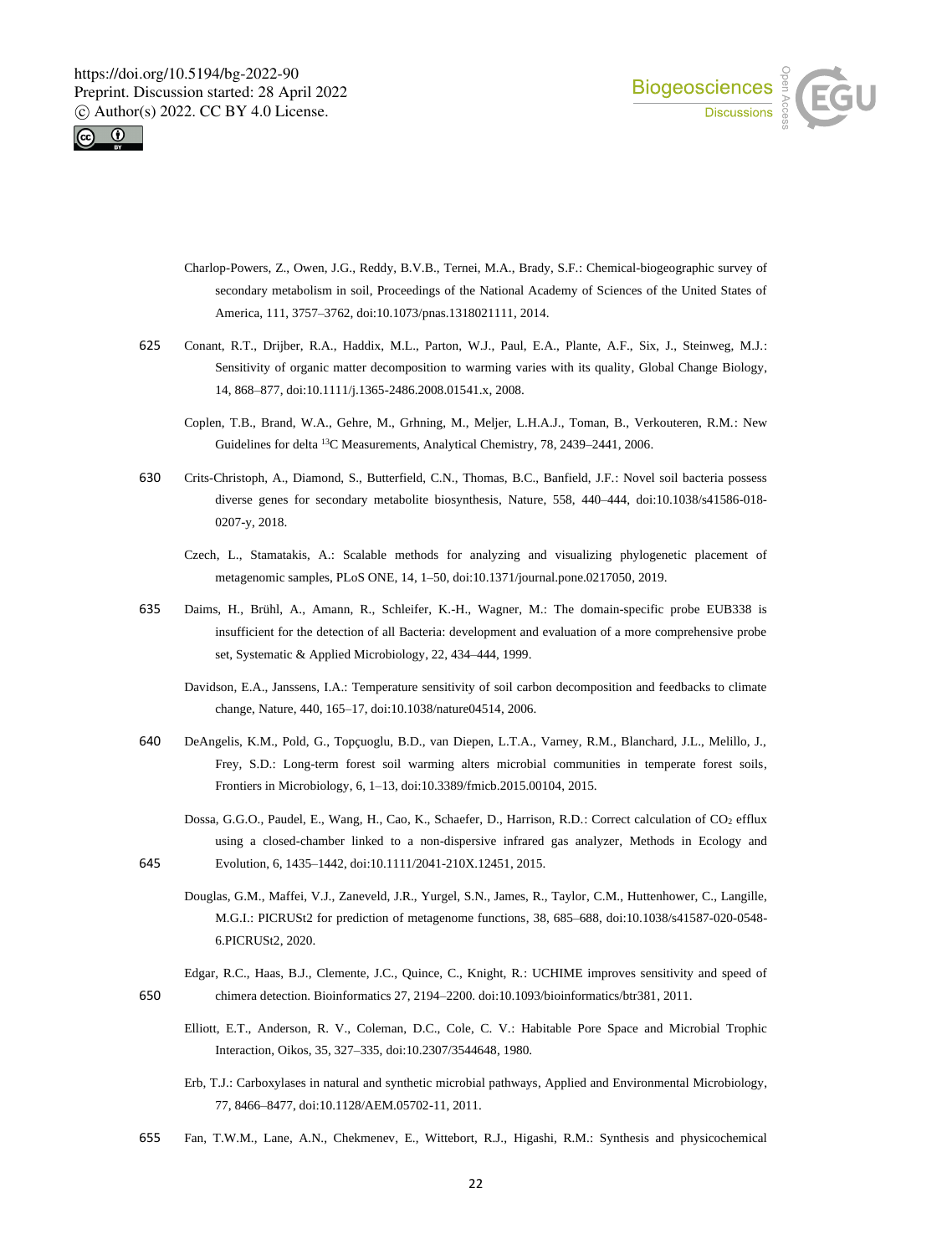



properties of peptides in soil humic substances, Journal of Peptide Research, 63, 253–264, doi:10.1111/j.1399-3011.2004.00142.x, 2004.

- Fang, C., Smith, P., Moncrieff, J.B., Smith, J.U.: Similar response of labile and resistant soil organic matter pools to changes in temperature, Nature, 433, 57-59, doi:10.1038/nature04044, 2005.
- 660 Frey, S.D., Drijber, R., Smith, H., Melillo, J.: Microbial biomass, functional capacity, and community structure after 12 years of soil warming, Soil Biology & Biochemistry, 40, 2904–2907, doi:10.1016/j.soilbio.2008.07.020, 2008
	- Graser, H.: Die Bewirtschaftung des erzgebirgischen Fichtenwaldes. Erster Band. Hofbuchhandlung H.Burdach, Dresden, 1928.
- 665 Gregorich, E.G., Voroney, R.P., Kachanoski, R.G.: Turnover of carbon through the microbial biomass in soils with different texture, Soil Biology & Biochemistry, 23, 799–805, doi:10.1016/0038-0717(91)90152-A, 1991.
- Hagerty, S.B., Van Groenigen, K.J., Allison, S.D., Hungate, B.A., Schwartz, E., Koch, G.W., Kolka, R.K., Dijkstra, P.: Accelerated microbial turnover but constant growth efficiency with warming in soil, Nature 670 Climate Change, 4, 903–906, doi:10.1038/nclimate2361, 2014.
	- Herrmann, M., Hädrich, A., Küsel, K.: Predominance of thaumarchaeal ammonia oxidizer abundance and transcriptional activity in an acidic fen, Environmental Microbiology, 14, 3013–3025, doi:10.1111/j.1462- 2920.2012.02882.x, 2012.
- Herrmann, M., Rusznyák, A., Akob, D.M., Schulze, I., Opitz, S., Totsche, K.U., Küsel, K.: Large fractions of 675 CO2-fixing microorganisms in pristine limestone aquifers appear to be involved in the oxidation of reduced sulfur and nitrogen compounds, Applied and Environmental Microbiology, 81, 2384–2394, doi:10.1128/AEM.03269-14, 2015.
	- Hicks Pries, C.E., Castanha, C., Porras, R., Phillips, C., Torn, M.S.: The whole-soil carbon flux in response to warming, Science, 355, 1420–1423, doi:10.1126/science.aao0457, 2017.
- 680 Hooper, A.B., DiSpirito, A.A.: Chemolithotrophy, Encyclopedia of Biological Chemistry, 1, 486–492, doi:10.1016/B978-0-12-378630-2.00219-X, 2013.
	- Huang, X., Duan, C., Yu, J., Dong, W.: Transforming heterotrophic to autotrophic denitrification process: Insights into microbial community, interspecific interaction and nitrogen metabolism, Bioresource Technology, 345, 126471, doi:10.1016/j.biortech.2021.126471, 2022.
- 685 Hugelius, G., Strauss, J., Zubrzycki, S., Harden, J.W., Schuur, E.A.G., Ping, C.L., Schirrmeister, L., Grosse, G., Michaelson, G.J., Koven, C.D., O'Donnell, J.A., Elberling, B., Mishra, U., Camill, P., Yu, Z., Palmtag, J., Kuhry, P.: Estimated stocks of circumpolar permafrost carbon with quantified uncertainty ranges and identified data gaps, Biogeosciences, 11, 6573–659, doi:10.5194/bg-11-6573-2014, 2014.
- Hügler, M., Sievert, S.M.: Beyond the Calvin Cycle: Autotrophic Carbon Fixation in the Ocean, Annual Review 690 of Marine Science, 3, 261–289, doi:10.1306/06210404037, 2011.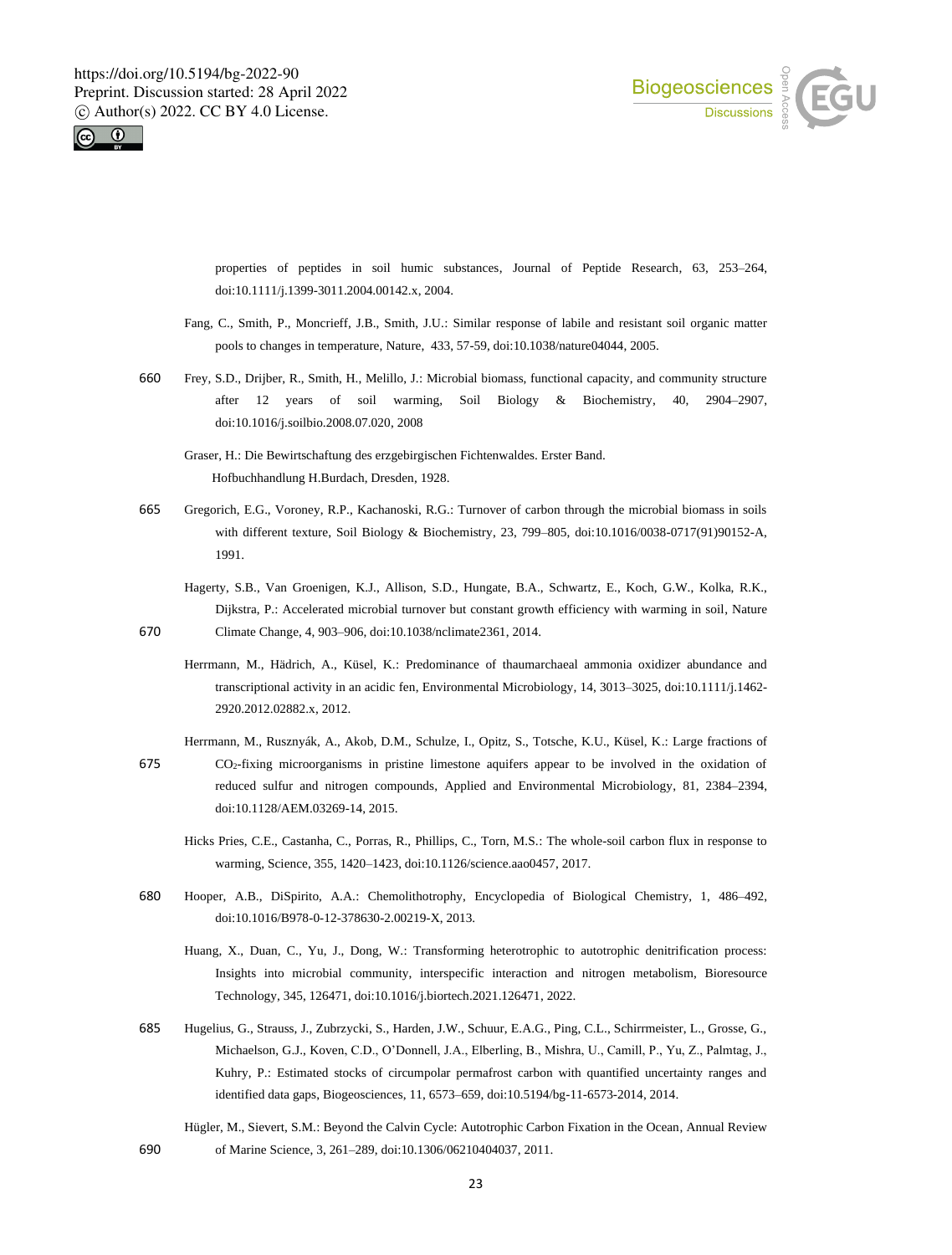



- In 't Zandt, M.H., de Jong, A.E., Slomp, C.P., Jetten, M.S.: The hunt for the most-wanted chemolithoautotrophic spookmicrobes, FEMS Microbiology Ecology, 94, 1–17, doi:10.1093/femsec/fiy064, 2018.
- IPCC.: Summary for Policymakers, in: Climate Change- The Physical Science Basis. Contribution of Working
- 695 Group I to the Fifth Assessment Report of the Intergovernmental Panel on Climate Change, edited by: Stocker, T.F., Qin, D., Plattner, G-K., Tignor, M., Allen, S.K., Boschung, J., Nauels, A., Xia, Y., Bex, V., and Midgley, P.M., Cambridge University Press, Cambridge, United Kingdom and New York, NY, USA, 20-23, https://selectra.co.uk/sites/selectra.co.uk/files/pdf/Climate%20change%202013.pdf, 2013
- IUSS Working Group WRB.: World reference base for soil resources 2014, updated 2015 International soil 700 classification system for naming soils and creating legends for soil maps, World Soil Resources Reports No. 106. doi:10.1017/S0014479706394902, 2015.
	- Jobbágy, E.G., Jackson, R.B.: The vertical distribution of soil organic carbon and its relation to climate and vegetation, Ecological Applications, 10, 423–436, doi:10.1890/1051- 0761(2000)010[0423:TVDOSO]2.0.CO;2, 2000.
- 705 Joergensen, R.G., Brookes, P.C., Jenkinson, D.S.: Survival of the soil microbial biomass at elevated temperatures, Soil Biology & Biochemistry, 22, 1129–1136, doi:10.1016/0038-0717(90)90039-3, 1990.
	- Joergensen, R.G., Mueller, T.: The fumigation-extraction method to estimate soil microbial biomass: Calibration of the kEN value, Soil Biology & Biochemistry, 28, 33–37, doi:10.1016/0038-0717(95)00101-8, 1996.
- Jommi, C., Della Vecchia, G.: Fabric and clay activity in soil water retention behaviour, E3S Web of 710 Conferences, 9, 04022, doi:10.1051/e3sconf/20160904002, 2016.
	- Jones, R.M., Goordial, J.M., Orcutt, B.N.: Low energy subsurface environments as extraterrestrial analogs, Frontiers in Microbiology, 9, 1–18, doi:10.3389/fmicb.2018.01605, 2018.
- Kaiser, K., Wemheuer, B., Korolkow, V., Wemheuer, F., Nacke, H., Schöning, I., Schrumpf, M., Daniel, R.: Driving forces of soil bacterial community structure, diversity, and function in temperate grasslands and 715 forests, Scientific Reports, 6, 1–12, doi:10.1038/srep33696, 2016.
	- Kästner, M., Miltner, A., Thiele-Bruhn, S., Liang, C.: Microbial Necromass in Soils—Linking Microbes to Soil Processes and Carbon Turnover, Frontiers in Environmental Science, 9, 1–18, doi:10.3389/fenvs.2021.756378, 2021.
- Klindworth, A., Pruesse, E., Schweer, T., Peplies, J., Quast, C., Horn, M., Glöckner, F.O.: Evaluation of general 720 16S ribosomal RNA gene PCR primers for classical and next-generation sequencing-based diversity studies, Nucleic Acids Research, 41, 1–11, doi:10.1093/nar/gks808, 2013.
	- Konings, W.N., Poolman, B., Driessen, A.M.: Can the excretion of metabolites by bacteria be manipulated?, FEMS Microbiology Letters, 88, 93–108, doi:10.1016/0378-1097(92)90686-I, 1992.
- Lal, R.: Soil carbon sequestration to mitigate climate change, Geoderma, 123, 1–22, 725 doi:10.1016/j.geoderma.2004.01.032, 2004.

24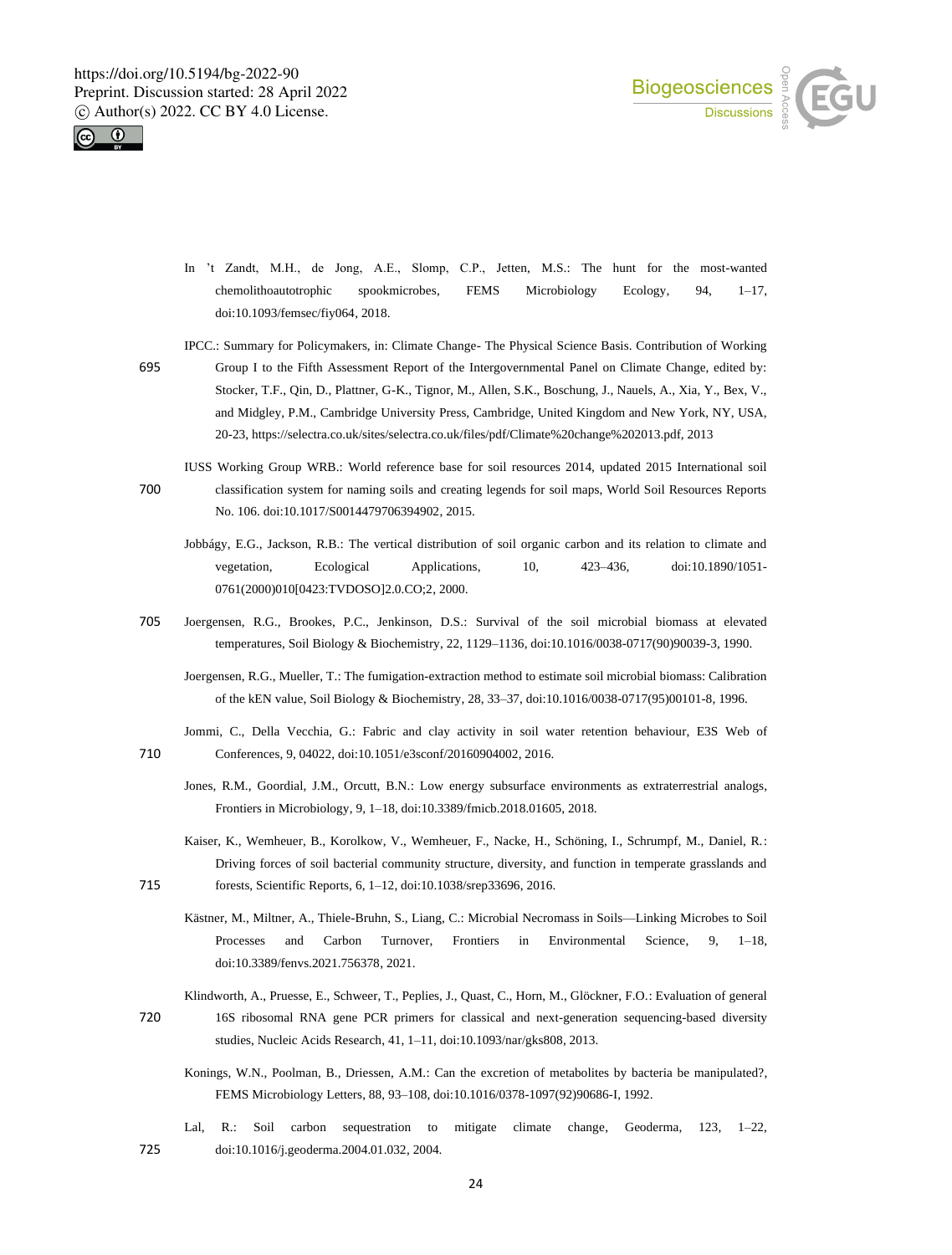



- Li, B., Li, Z., Sun, X., Wang, Q., Xiao, E., Sun, W.: DNA-SIP Reveals the Diversity of Chemolithoautotrophic Bacteria Inhabiting Three Different Soil Types in Typical Karst Rocky Desertification Ecosystems in Southwest China, Microbial Ecology, 76, 976–990, doi:10.1007/s00248-018-1196-y, 2018.
- Li, H., Yang, S., Semenov, M. V., Yao, F., Ye, J., Bu, R., Ma, R., Lin, J., Kurganova, I., Wang, X., Deng, Y.,
- 730 Kravchenko, I., Jiang, Y., Kuzyakov, Y.: Temperature sensitivity of SOM decomposition is linked with a K-selected microbial community, Global Change Biology, 27, 2763–2779, doi:10.1111/gcb.15593, 2021.
	- Li, J., Wang, G., Mayes, M.A., Allison, S.D., Frey, S.D., Shi, Z., Hu, X.M., Luo, Y., Melillo, J.M.: Reduced carbon use efficiency and increased microbial turnover with soil warming, Global Change, Biology 25, 900–910, doi:10.1111/gcb.14517, 2019.
- 735 Liu, Z., Sun, Y., Zhang, Y., Feng, W., Lai, Z., Fa, K., Qin, S.: Metagenomic and <sup>13</sup>C tracing evidence for autotrophic atmospheric carbon absorption in a semiarid desert, Soil Biology & Biochemistry, 125, 156– 166, doi:10.1016/j.soilbio.2018.07.012, 2018.
- Lladó, S., López-Mondéjar, R., Baldrian, P.: Forest Soil Bacteria: Diversity, Involvement in Ecosystem Processes, and Response to Global Change, Microbiology and Molecular Biology Reviews, 81, 1–27, 740 doi:10.1128/MMBR.00063-16, 2017.
	- Loy, A., Lehner, A., Lee, N., Adamczyk, J., Meier, H., Ernst, J., Schleifer, K.H., Wagner, M.: Oligonucleotide microarray for 16S rRNA gene-based detection of all recognized lineages of sulfate-reducing prokaryotes in the environment, Applied and Environmental Microbiology, 68, 5064–5081, 2002.
- Madigan, M.T., Martinko, J.M., Bender, K.S., Buckley, D.H., Stahl, D.A (Eds): Brock Biology of 745 Microorganisms, fourteenth ed. Pearson Education, Inc, 79-83, 2015.
	- Martin, J.., Filip, Z., Haider, K.: Effect of Montmorillontte and Humate on Growth and Metabolic Activity of Some, Soil Biology & Biochemistry, 8, 409–413, 1976.
- Meisner, A., Jacquiod, S., Snoek, B.L., Ten Hooven, F.C., van der Putten, W.H.: Drought legacy effects on the composition of soil fungal and prokaryote communities, Frontiers in Microbiology, 9, 1–12, 750 doi:10.3389/fmicb.2018.00294, 2018.
	- Melillo, J.M., Butler, S., Johnson, J., Mohan, J., Steudler, P., Lux, H., Burrows, E., Bowles, F., Smith, R., Scott, L., Vario, C., Hill, T., Burton, A., Zhouj, Y.M., Tang, J.: Soil warming, carbon-nitrogen interactions, and forest carbon budgets, Proceedings of the National Academy of Sciences of the United States of America, 108, 9508–9512, doi:10.1073/pnas.1018189108, 2011.
- 755 Melillo, J.M., Frey, S.D., DeAngelis, K.M., Werner, W.J., Bernard, M.J., Bowles, F.P., Pold, G., Knorr, M.A., Grandy, A.S.: Long-term pattern and magnitude of soil carbon feedback to the climate system in a warming world, Science, 358, 101–105, doi:10.1126/science.aan2874, 2017.
- Melillo, J.M., Steudler, P.A., Aber, J.D., Newkirk, K., Lux, H., Bowles, F.P., Catricala, C., Magill, A., Ahrens, T., Morrisseau, S.: Soil warming and carbon-cycle feedbacks to the climate system, Science, 298, 2173– 760 2176, doi:10.1126/science.1074153, 2002.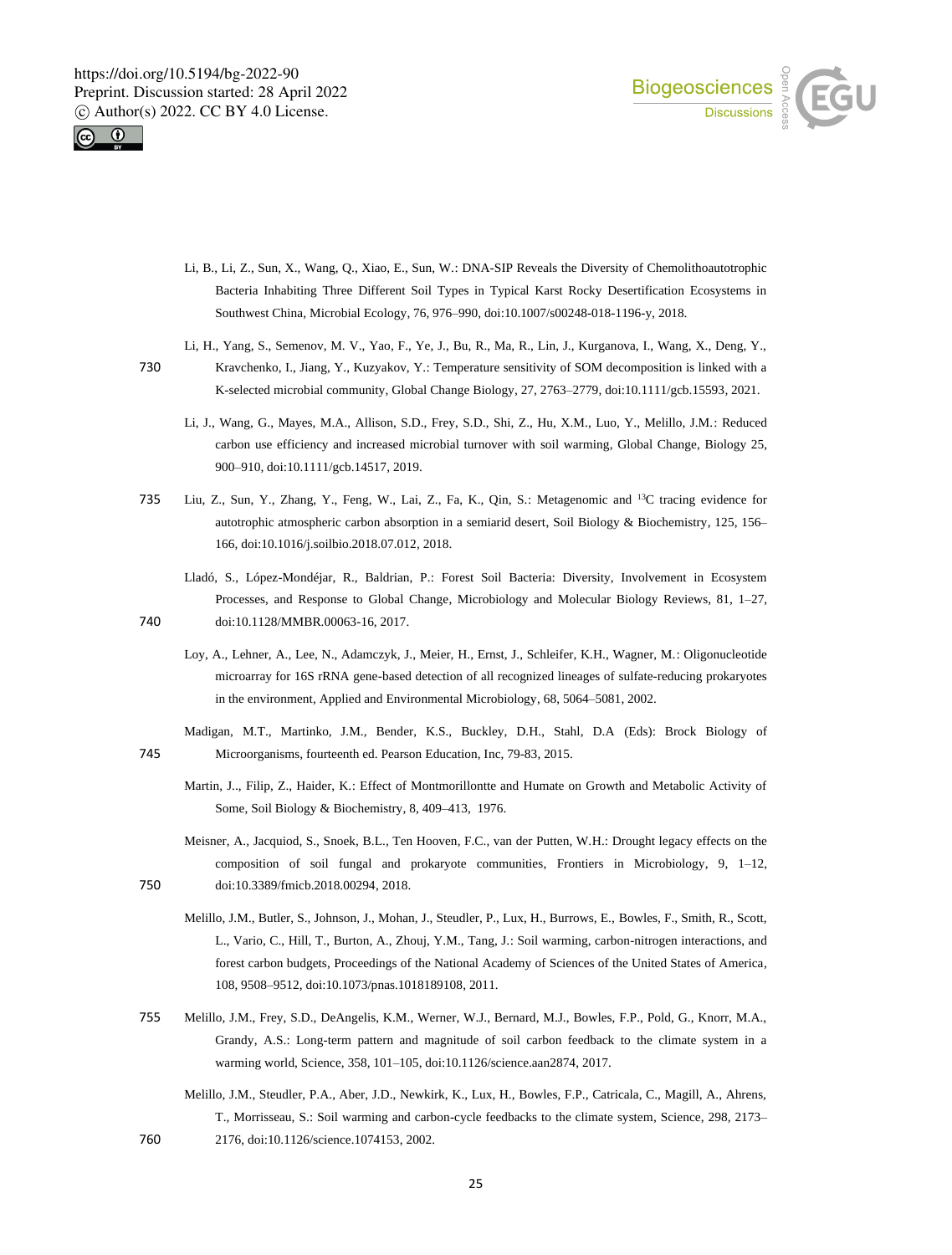



- Miltner, A., Kindler, R., Knicker, H., Richnow, H.H., Kästner, M.: Fate of microbial biomass-derived amino acids in soil and their contribution to soil organic matter, Organic Geochemistry, 40, 978–985, doi:10.1016/j.orggeochem.2009.06.008, 2009.
- Miltner, A., Kopinke, F.D., Kindler, R., Selesi, D., Hartmann, A., Kästner, M.: Non-phototrophic CO<sup>2</sup> fixation 765 by soil microorganisms, Plant and Soil, 269, 193–203, doi:10.1007/s11104-004-0483-1, 2005.
	- Nel, J.A., Cramer, M.D.: Soil microbial anaplerotic CO<sub>2</sub> fixation in temperate soils, Geoderma, 335, 170-178, doi:10.1016/j.geoderma.2018.08.014, 2019.
- Niederberger, T.D., Sohm, J.A., Gunderson, T., Tirindelli, J., Capone, D.G., Carpenter, E.J., Cary, S.C.: Carbon-fixation rates and associated microbial communities residing in arid and ephemerally wet antarctic 770 dry valley soils, Frontiers in Microbiology, 6, 1–9, doi:10.3389/fmicb.2015.01347, 2015.
	- Nowak, M.E., Beulig, F., Von Fischer, J., Muhr, J., Küsel, K., Trumbore, S.E.: Autotrophic fixation of geogenic CO<sup>2</sup> by microorganisms contributes to soil organic matter formation and alters isotope signatures in a wetland mofette, Biogeosciences, 12, 7169–7183, doi:10.5194/bg-12-7169-2015, 2015.
	- Prévost-Bouré, N.C., Dequiedt, S., Thioulouse, J., Lelièvre, M., Saby, N.P.A., Jolivet, C., Arrouays, D.,
- 775 Plassart, P., Lemanceau, P., Ranjard, L.: Similar processes but different environmental filters for soil bacterial and fungal community composition turnover on a broad spatial scale, PLoS ONE, 9, 1–11, doi:10.1371/journal.pone.0111667, 2014.
- Quast, C., Pruesse, E., Yilmaz, P., Gerken, J., Schweer, T., Yarza, P., Peplies, J., Glöckner, F.O.: The SILVA ribosomal RNA gene database project: Improved data processing and web-based tools, Nucleic Acids 780 Research, 41, 590–596, doi:10.1093/nar/gks1219, 2013.
	- Rastogi, M., Singh, S., Pathak, H.: Emission of carbon dioxide from soil, Current Science, 82, 510–517, 2002.
	- Rinnan, R., Michelsen, A., Bååth, E., Jonasson, S.: Fifteen years of climate change manipulations alter soil microbial communities in a subarctic heath ecosystem, Global Change Biology, 13, 28–39, doi:10.1111/j.1365-2486.2006.01263.x, 2007.
- 785 Rinnan, R., Stark, S., Tolvanen, A.: Responses of vegetation and soil microbial communities to warming and simulated herbivory in a subarctic heath, Journal of Ecology, 97, 788–800, doi:10.1111/j.1365- 2745.2009.01506.x, 2009.
	- Rutherford, P.M., Juma, N.G.: Influence of soil texture on protozoa-induced mineralization of bacterial carbon and nitrogen, Canadian Journal of Soil Science, 72, 183–200, doi:10.4141/cjss92-019, 1992.
- 790 Sakamoto, K., Hodono, N.: Turnover time of microbial biomass carbon in japanese upland soils with different textures, Soil Science and Plant Nutrition, 46, 483–490, doi:10.1080/00380768.2000.10408801, 2000.
	- Šantrůčková, H., Kotas, P., Bárta, J., Urich, T., Čapek, P., Palmtag, J., Eloy Alves, R.J., Biasi, C., Diáková, K., Gentsch, N., Gittel, A., Guggenberger, G., Hugelius, G., Lashchinsky, N., Martikainen, P.J., Mikutta, R., Schleper, C., Schnecker, J., Schwab, C., Shibistova, O., Wild, B., Richter, A.: Significance of dark CO<sub>2</sub>
- 795 fixation in arctic soils, Soil Biology & Biochemistry, 119, 11–21, doi:10.1016/j.soilbio.2017.12.021,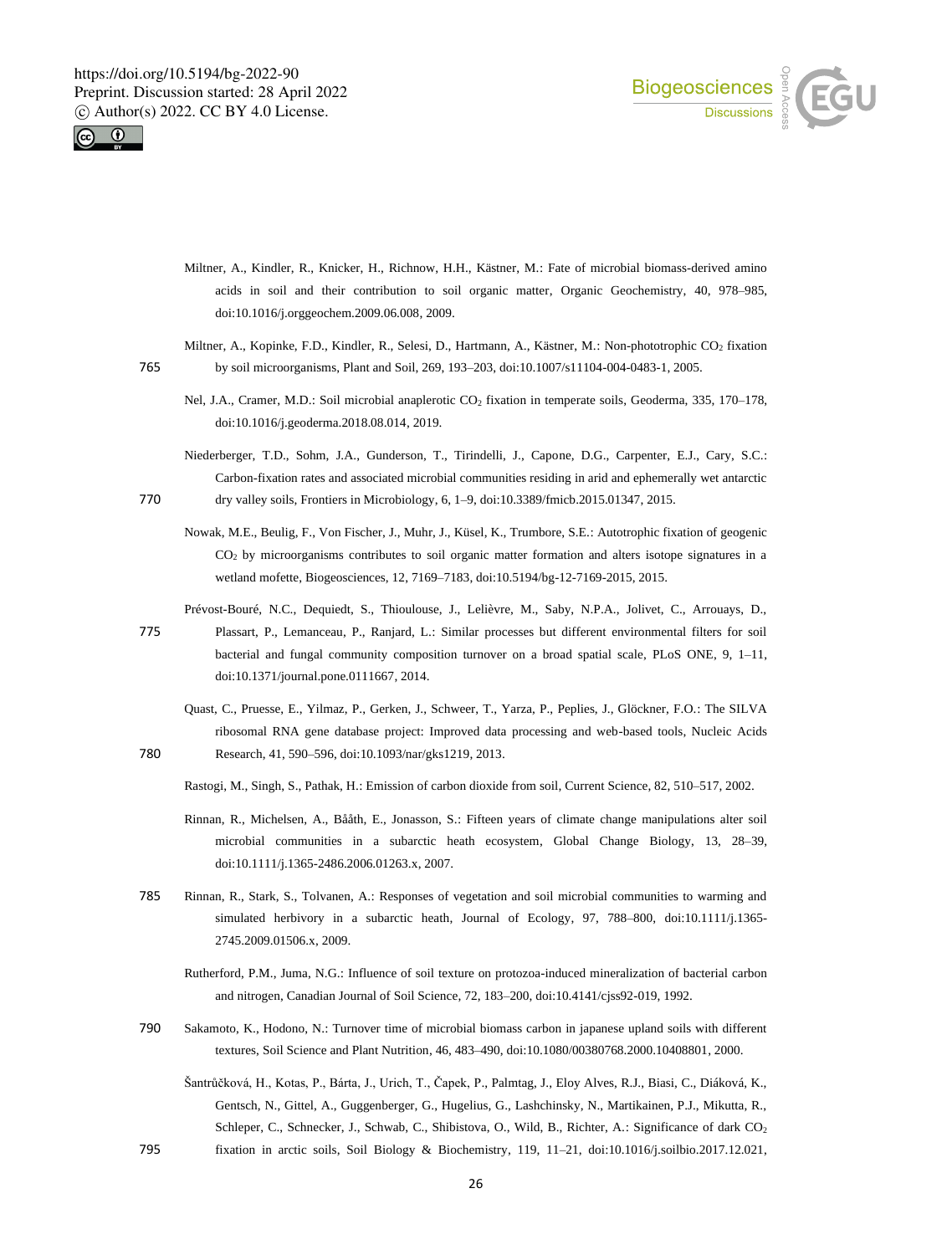



2018.

- Sarathchandra, S.U., Perrott, K.W., Littler, R.A.: Soil microbial biomass: Influence of simulated temperature changes on size, activity and nutrient-content, Soil Biology & Biochemistry, 21, 987–993, doi:10.1016/0038-0717(89)90034-5, 1989.
- 800 Schindlbacher, A., Rodler, A., Kuffner, M., Kitzler, B., Sessitsch, A., Zechmeister-Boltenstern, S.: Experimental warming effects on the microbial community of a temperate mountain forest soil, Soil Biology & Biochemistry, 43, 1417–1425, doi:10.1016/j.soilbio.2011.03.005, 2011.
	- Schnürer, J., Clarholm, M., Boström, S., Rosswall, T.: Effects of moisture on soil microorganisms and nematodes: A field experiment, Microbial Ecology, 12, 217–230, doi:10.1007/BF02011206, 1986.
- 805 Schuur, E.A.G., McGuire, A.D., Schädel, C., Grosse, G., Harden, J.W., Hayes, D.J., Hugelius, G., Koven, C.D., Kuhry, P., Lawrence, D.M., Natali, S.M., Olefeldt, D., Romanovsky, V.E., Schaefer, K., Turetsky, M.R., Treat, C.C., Vonk, J.E.: Climate change and the permafrost carbon feedback, Nature, 520, 171–179, doi:10.1038/nature14338, 2015.
	- Selesi, D., Schmid, M., Hartmann, A.: Diversity of Green-Like and Red-Like Genes ( cbbL ) in Differently
- 810 Managed Agricultural Soils, Applied and Environmental Microbiology, 71, 175–184, doi:10.1128/AEM.71.1.175, 2005.
	- Sharrar, A.M., Crits-Christoph, A., Méheust, R., Diamond, S., Starr, E.P., Banfield, J.F.: Bacterial secondary metabolite biosynthetic potential in soil varies with phylum, depth, and vegetation type, BioRxiv, 11, 1– 17, doi:10.1101/818815, 2019.
- 815 Six, J., Frey, S.D., Thiet, R.K., Batten, K.M.: Bacterial and Fungal Contributions to Carbon Sequestration in Agroecosystems, Soil Science Society of America Journal, 70, 555-569, doi:10.2136/sssaj2004.0347, 2006.
- Soong, J.L., Castanha, C., Hicks Pries, C.E., Ofiti, N., Porras, R.C., Riley, W.J., Schmidt, M.W.I., Torn, M.S.: Five years of whole-soil warming led to loss of subsoil carbon stocks and increased CO<sub>2</sub> efflux, Science 820 Advances, 7, 1–9, doi:10.1126/sciadv.abd1343, 2021.
	- Soong, J.L., Phillips, C.L., Ledna, C., Koven, C.D., Torn, M.S.: CMIP5 Models Predict Rapid and Deep Soil Warming Over the 21st Century, Journal of Geophysical Research: Biogeosciences, 125, e2019JG005266, doi:10.1029/2019JG005266, 2020.
- Spohn, M., Müller, K., Höschen, C., Mueller, C.W., Marhan, S.: Dark microbial CO<sub>2</sub> fixation in temperate 825 forest soils increases with CO<sub>2</sub> concentration, Global Change Biology, 1926–1935, doi:10.1111/gcb.14937, 2019.
	- Stotzky, G., and L.T. Rem.: Influence of clay minerals on microorganizms. I. Montmorillonite and kaolinite on bacteria, Can. J. Microbiol, 12:547–563, 1966.
	- Tsubo, M., Fukai, S., Basnayake, J., To, P.T., Bouman, B., Harnpichitvitaya, D.: Effects of soil clay content on